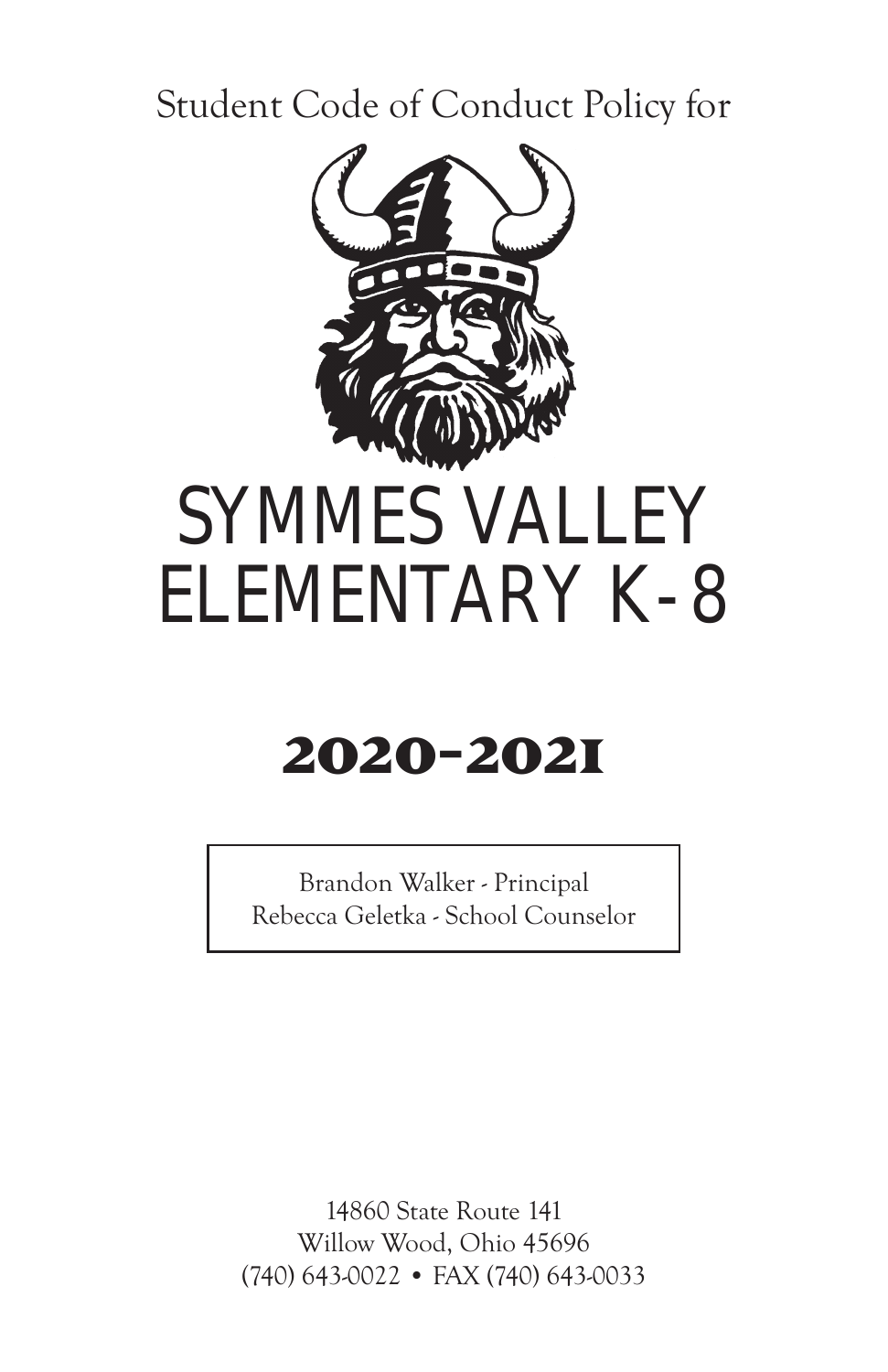| Confirmation of Reading                                            |  |
|--------------------------------------------------------------------|--|
|                                                                    |  |
|                                                                    |  |
|                                                                    |  |
|                                                                    |  |
|                                                                    |  |
|                                                                    |  |
|                                                                    |  |
|                                                                    |  |
|                                                                    |  |
|                                                                    |  |
|                                                                    |  |
|                                                                    |  |
|                                                                    |  |
|                                                                    |  |
|                                                                    |  |
|                                                                    |  |
|                                                                    |  |
|                                                                    |  |
| Harassment/Intimidation/Bullying 4                                 |  |
|                                                                    |  |
|                                                                    |  |
| Immunization Requirements 11                                       |  |
|                                                                    |  |
|                                                                    |  |
| Lawrence County Alternative School                                 |  |
| Long Term Placement with VLA  14<br>Lawrence County Truancy Policy |  |

| Lawrence County Truancy Policy  |
|---------------------------------|
|                                 |
|                                 |
|                                 |
|                                 |
|                                 |
|                                 |
|                                 |
| Narcotics, Alcoholic Beverages, |
|                                 |
| Non Discrimination Policy  1    |
| Parent Volunteer Program  14    |
|                                 |
|                                 |
|                                 |
|                                 |
|                                 |
| Procedure for Complaints  13    |
|                                 |
|                                 |
|                                 |
|                                 |
|                                 |
|                                 |
|                                 |
|                                 |
|                                 |
|                                 |
|                                 |
|                                 |
|                                 |
|                                 |
|                                 |
|                                 |
| Virtual Learning Academy 14     |
|                                 |
|                                 |
|                                 |
|                                 |

**Viking Pride ...**<br>Valley Wide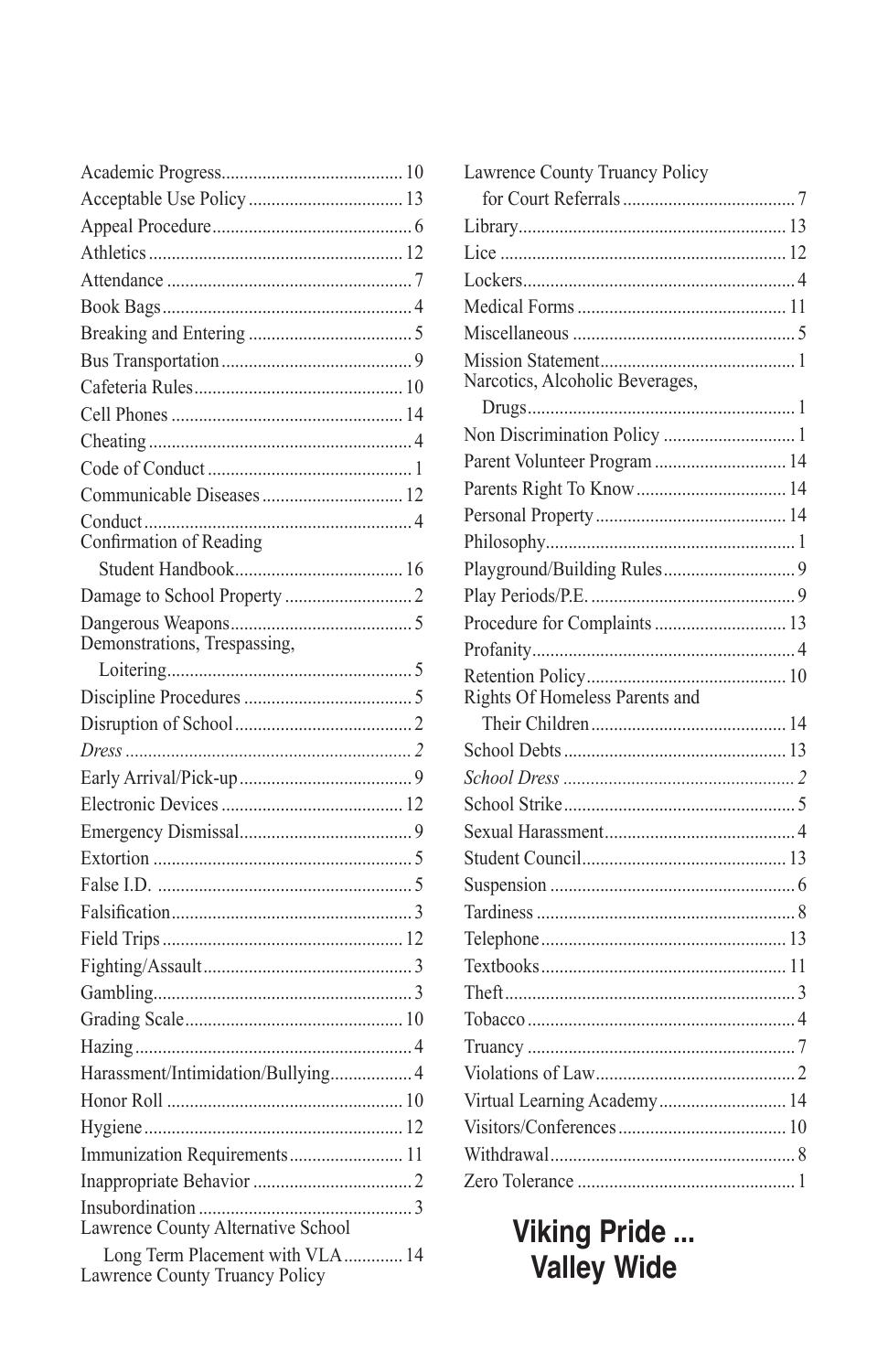#### **SYMMES VALLEY SCHOOL PHILOSOPHY**

In order that each student derives the maximum benefit from time spent in the classroom, the Symmes Valley Board of Education has adopted the following philosophy of discipline. Every student has the right to a classroom, which is orderly and has an atmosphere conducive to learning. No student has the right to disrupt this atmosphere by his/ her actions, poor manners, or lack of consideration for others. All rules and regulations are instituted and shall be equally enforced with this in mind.

#### **MISSION STATEMENT**

The Mission of the Symmes Valley Elementary School is to academically prepare all students to become lifelong **learners** 

#### **NON-DISCRIMINATION POLICY STATEMENT**

Symmes Valley Local School District complies with federal laws and practices the concept of nondiscrimination in all areas of human and personal relations. Symmes Valley Schools do not discriminate on the basis of race, color, sex, handicap, political affiliation, religion or admissions, education policies, curriculum, selection of textbooks, scholarship and loan programs, educational opportunities and employment.

#### **ZERO TOLERANCE POLICY**

Students are expected to conduct themselves in such a way that they respect and consider the rights of others. Students of the Symmes Valley School District must conform with school regulations and accept directions from authorized school personnel. The Board of Education has "zero tolerance" of violent, disruptive or inappropriate behavior by our students.

A student who fails to comply with established school rules or with any reasonable request made by school personnel on school property and/or at school-related events is subject to approved student discipline regulations.

Students and parents annually receive, at the beginning of the school year or upon entering during the year, written information on the rules and regulations to which they are subject while in school or participating in any school-related activity or event. The information includes the types of conduct which are subject to suspension or expulsion from school or other forms of disciplinary action. The Board of Education directs the administration to make all students aware of the student code of conduct and the fact that any violations of the student code of conduct are punishable.

If a student violates this policy or the code of conduct, school personnel, students or parents should report the student to the appropriate principal. The administration cooperates in any prosecution pursuant to the criminal laws of the State of Ohio and local ordinances.

The Student Code of Conduct is made available to students and parents and is posted in a central location in each building.

#### **CODE OF CONDUCT**

One of the most important lessons education should teach is discipline. While it does not appear as a subject, it underlies the whole educational structure. It is the training that develops self-control, character, orderliness, and efficiency. It is the key to good conduct and proper consideration for other people.

Students are to address all teachers in a respectful manner. Disrespectful mannerisms and obscene gestures will not be tolerated. Violation by a student of one or more of the following rules of conduct will result in disciplinary action or actions such as assignment of detention, parental contact, suspension, expulsion, permanent exclusion, community service, and/or referral to juvenile or municipal court.

#### **NARCOTICS, ALCOHOLIC BEVERAGES, AND DRUGS**

Rule 1: A student shall not possess, use, transmit, conceal, or be under the influence of any alcoholic beverage, dangerous or illicit drug, narcotic, or mind-altering substance, including highly caffeinated drinks, while under the jurisdiction of the school. Medication may not be taken except under school policy (see Medical Forms policy).

#### **Definitions:**

- Student any person enrolled in Symmes Valley Local School.
- Drug Abuse any narcotic, barbiturate, amphetamine, hallucinogen, intoxicant or any alcoholic beverage.
- Sale includes barter, exchange, gift, or offer thereof and each such transaction made by any person.
- Dispense means sell, distribute, leave with, give away, dispose of or deliver.

Any student, while on school property or attending a school function found to be in possession of, sale of, or use of any drug, shall be suspended from school with possible referral to the county court. Possession of alcohol or drugs for the apparent purpose of distribution or circulation may be dealt with more severely.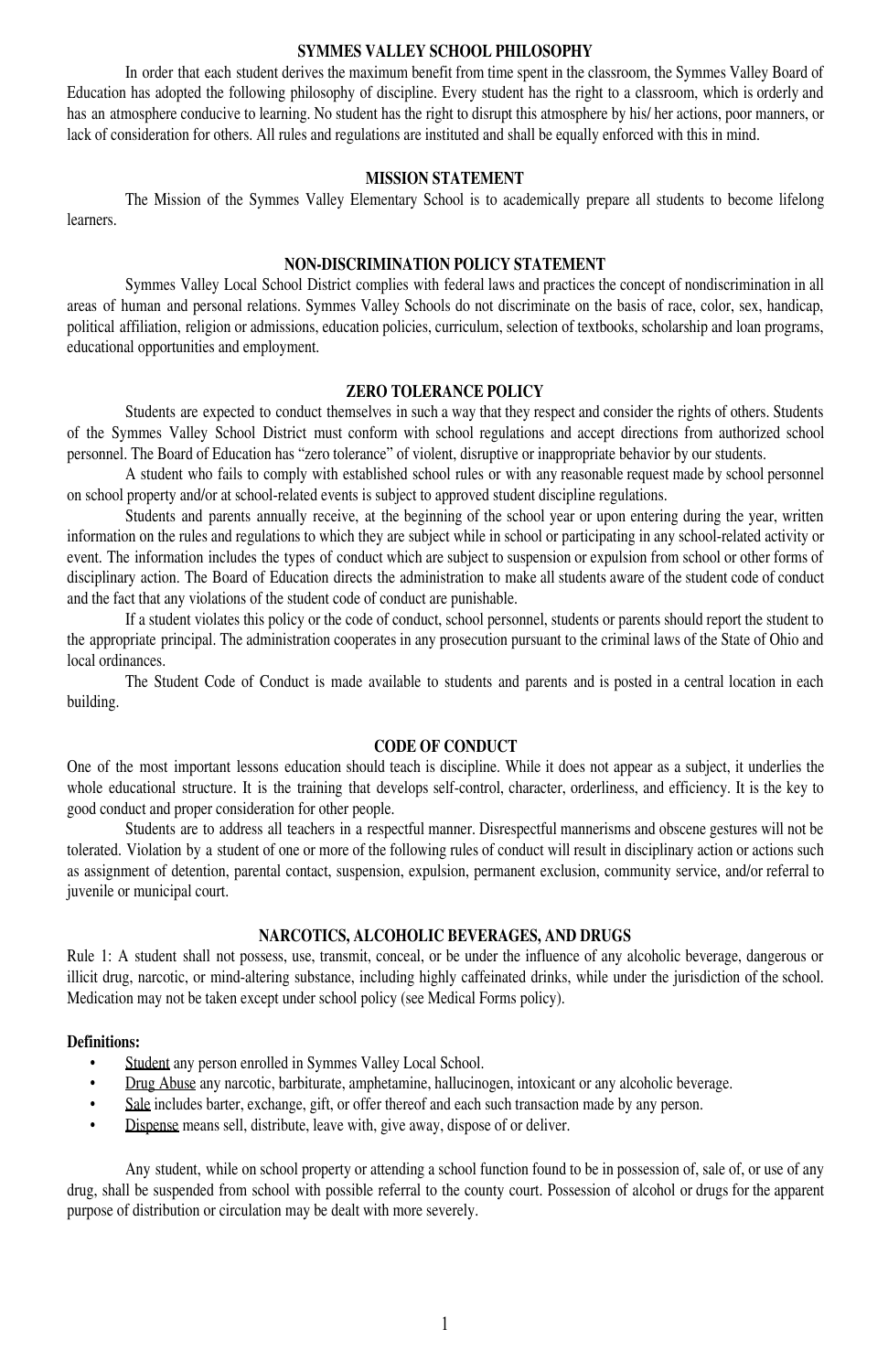Drug Dogs supervised by the Lawrence County Sheriff's Department may conduct random searches on school property. The deputy and drug dog will also visit the younger students for educational purposes.

#### **DISRUPTION OF SCHOOL**

Rule 2: A student shall not, by the use of violence, force, coercion, threat, harassment, any form of insubordination, or by other such means, cause disruption of or obstruction to the educational process. This applies to and includes curricular and extracurricular school activities and events. Bomb threats are considered a serious violation of student conduct.

The Superintendent is authorized to expel a student from school for a period not to exceed one year for making a bomb threat to a school building, or to any premises at which a school activity is occurring at the time of the threat. Any expulsion under this division extends as necessary into the next school year.

Matters which might lead to a reduction of the expulsion period include: the student's mental and/or physical characteristics or conditions; the age of the student and the relevance to the punishment; the prior disciplinary history of the student; and/or the intent of the perpetrator.

#### **VIOLATIONS OF THE LAW**

Rule 3: A student shall not violate any law or ordinance when he/she is on the school property or while in attendance at school-sponsored activities

#### **TRUANCY**

Rule 4: Students shall not be absent from class or from school without the permission of either the authorized school personnel or the parents or legal guardians.

#### **DAMAGE TO SCHOOL PROPERTY**

Rule 5: A student shall not cause or attempt to cause damage to school property or private property while on the school premises or while attending school-sponsored or related events and activities. Students who damage school property shall be required to pay for the same, as per Board Policy.

#### **INAPPROPRIATE BEHAVIOR**

A student shall not display affection such as holding hands, fondling, kissing, etc. at school, on school buses, or at school-related activities.

#### **SCHOOL DRESS CODE**

Rule 6: A student shall not dress or appear in fashion which either (1) interferes with the student's health and welfare or that of other students or (2) causes disruption or interferes with the educational process. Students whose appearance is degrading or distracting to the educational system will not be permitted to attend classes, and parents may be called to bring a change of clothes.

#### **The following items are not permitted:**

- Color-streaked or unnaturally colored hair
- Obscene or suggestive clothing, slogans, or accessories
- Writing or lettering across the seat of pants, shorts or skirts
- Clothing with violent content
- Clothing or Accessories that promote alcohol, illegal drugs, or tobacco
- Sleepwear, unless approved for special school activities
- Body piercings (excluding ears)
- Halter tops, belly shirts, tube tops, spaghetti straps, crop top and shirts with sides out
- Oversize clothing, saggy or baggy pants
- Sunglasses, hats, caps and hoods are not to be worn in the building
- Obscene, sexually suggestive, vulgar, offensive garments or clothing suggesting violence.

Students should be dressed comfortably, for the weather conditions, and appropriate for daily activities.

#### **K-2 General Guidelines:**

• Footwear with soles must be worn at all times. Tennis shoes are encouraged.

• Shorts are permitted to be worn the entire year. However, it is recommended they not be worn on cold temperature days.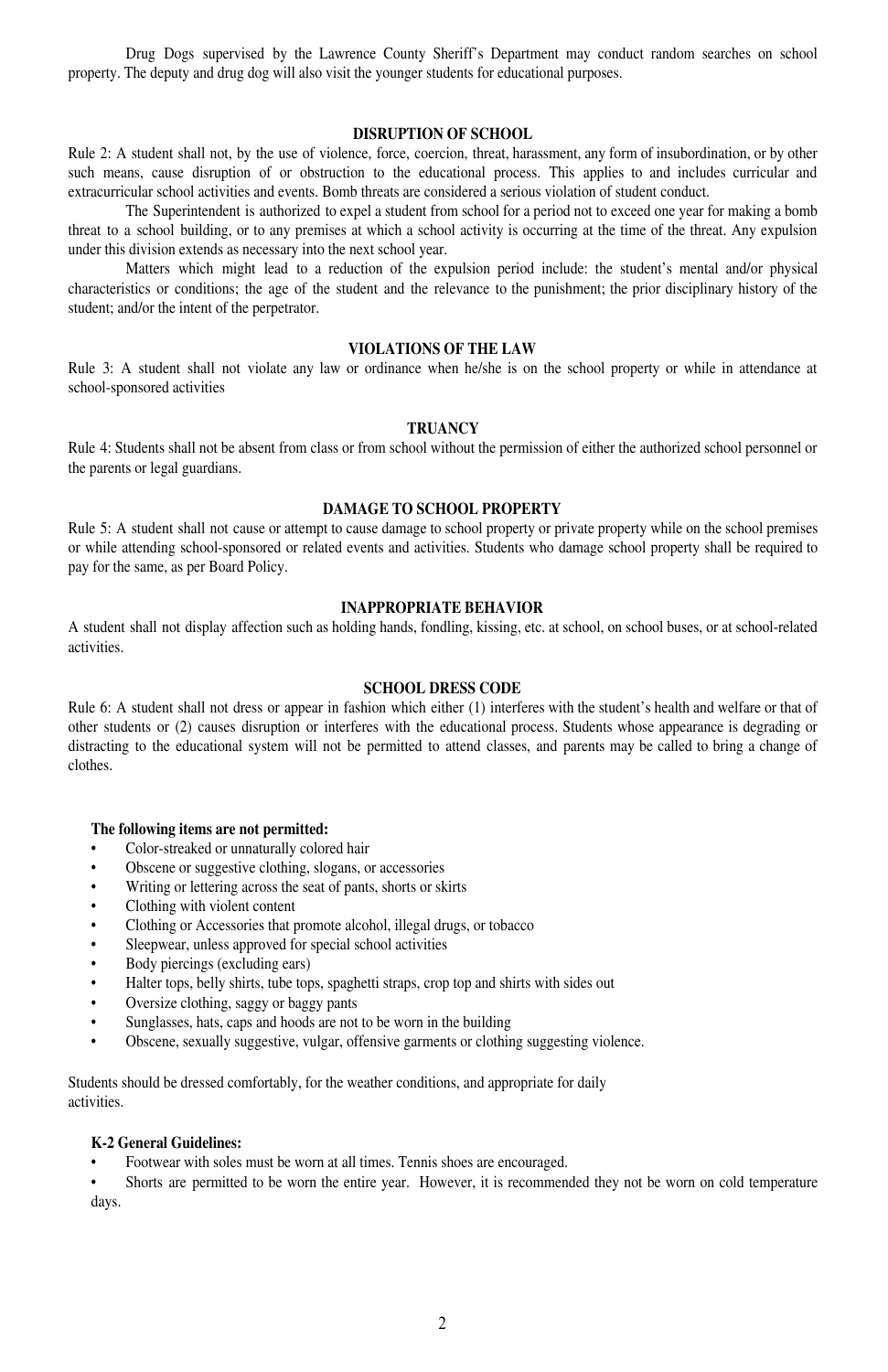#### **3-5 General Guidelines:**

• Bottom of skirts, shorts, and skorts must be no shorter than the tip of the fingertips, unless garments are worn underneath (ie: tights, leggings, etc.)

• Shorts are permitted to be worn the entire year. However, it is recommended they not be worn on cold temperature days.

- Clothing should not have rips or holes making bare skin visible above the fingertips.
- Tops and bottoms must overlap at all times, including when arms are raised.
- Cleavage or undergarments are not to be visible at any time.
- Footwear with soles must be worn at all times.

#### **6-8 General Guidelines:**

• Bottom of skirts, shorts, and skorts must be no shorter than the length of a standard dollar bill (6 1/8 inches long) from the top of the knee.

• Pants with holes, (measuring the length of a standard dollar bill above the knee) that expose skin, undergarments, pockets, etc. are not to be worn.

- Tops and bottoms must overlap at all times, including when arms are raised.
- Cleavage or undergarments are not to be visible at any time
- Tank tops without a shirt or blouse as a cover up are not permitted. Sleeveless tops must have material/strap that is no less than 2 inches wide (approx. the width of a credit card).
- Footwear with soles must be worn at all times.
- School Dress applies to all dances and in-school activities, unless otherwise stated.
- Form fitting pants are permitted if the frontside and backside are covered evenly.

• Shorts are permitted to be worn the entire year. However, it is recommended they not be worn on cold temperature days.

#### **CONSEQUENCES**

Pod-Reps will decide if General Guidelines are met and record offenses.

**1st Offense:** If clothing is available at school, students will be asked to change, if there is not clothing available, parents will be called to bring appropriate clothing for students to change into.

**2nd Offense:** Parents will be called to bring appropriate clothing; one day of detention will be assigned.

**Additional Offenses** will result in After-School Detention.

#### **FALSIFICATION**

Rule 7: A student shall not falsify in writing, or any other means, the name of another person or falsify times, dates, grades, addresses or other data on school forms or correspondence directed to or from the school.

#### **STEALING (THEFT)**

Rule 8: A student shall not steal nor be in the possession of stolen property .

#### **GAMBLING**

Rule 9: A student shall not gamble for money or other valuables during school, on school property, or at any curricular or extracurricular event.

#### **INSUBORDINATION**

Rule 10 : A student shall not refuse to obey or fail to respond to or carry out a reasonable request or command by authorized school personnel. This will be considered insubordination. Excessive occurrences could result in discipline that is more severe.

#### **FIGHTING/ASSAULT**

Rule 11: Fighting at school or at any school-related activity will not be tolerated. Students shall not use threats of physical violence to intimidate or to gain favors from other students. Also, students shall not provoke fights with other students or between and/or among other students. Fighting will result in suspension from school, suspension for K-5 students and alternative school for 6-8 students.

Fighting at school is a completely unacceptable form of social behavior. No excuses will justify a student participating in a fight at school. Students involved in retaliation or causes a fight are subject to the same penalties as listed below. An individual whose deliberate behavior directly leads to a fight between other parties shall be considered a participant.

Students that physically attack another student, employee, or other persons in what may be considered as an assault may be suspended for up to 10 days, or placed at the Alternative School. A second offense will result in additional days of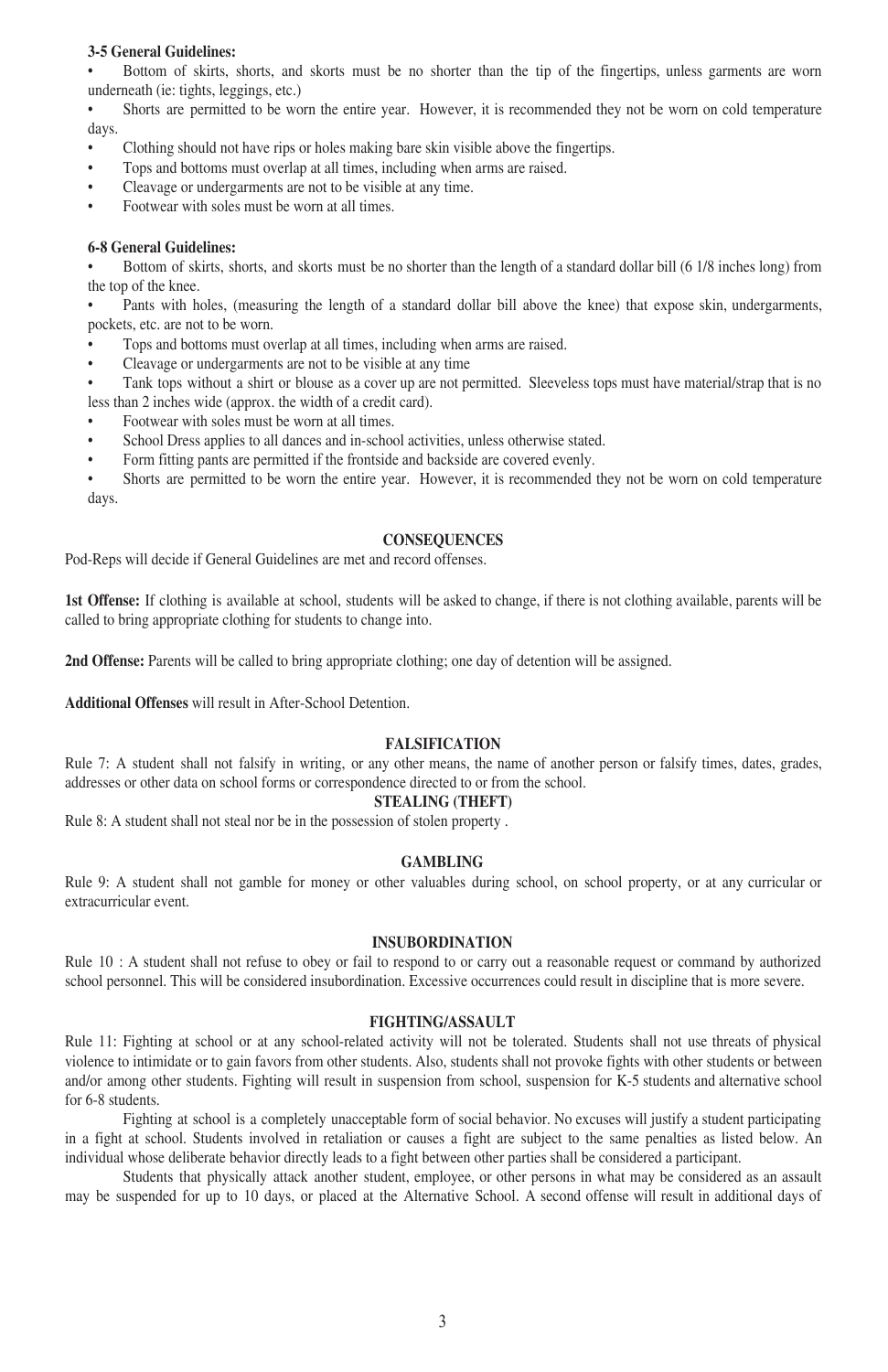suspension and possible court action. Assault with a weapon or threatened assault with a weapon will result in a 10 day suspension, expulsion and court action.

#### **TOBACCO**

Rule 12: Students shall not use or have in their possession tobacco, in any form, in the buildings, in other unauthorized areas during school, on the buses, or while attending school-sponsored or related events and activities.

#### **PROFANITY AND/OR OBSCENE LANGUAGE**

Rule 13: A student shall not use profanity or obscene language, either written or verbal, in communication.

#### **SEXUAL HARASSMENT AND UNREASONABLE PERSONAL CONTACT**

Rule 14: A student shall not cause sexual harassment or any type of harassment to another student, school employee or other persons. Unacceptable sexual behavior of any kind is prohibited.

Sexual harassment of any kind will not be tolerated at Symmes Valley Elementary School. Sexual harassment is defined as a continuing pattern of unwelcome sexual advances, request for sexual favors, or physical contact of a sexual nature by students, staff, administrators, or any other person having contact with the student at Symmes Valley Elementary School.

"Dirty jokes," sexual innuendos, and sexual gestures are inappropriate in a school environment. Therefore, a student who continues to exhibit these behaviors after a verbal warning to stop, will be subject to detention, suspension, expulsion, or other penalties deemed necessary.

If you feel uncomfortable or embarrassed by the sexual content of a situation, immediately tell a teacher, the guidance counselor, or administrator about the situation. Tell your parents. It's important that these situations are not allowed to continue.

#### **LOCKER USAGE - LOCKER SEARCHES**

Rule 15: Although school authorities will respect the rights of students in their locker and property, it should be made clear to all that lockers are the property of the school.

A reasonable search of lockers may be conducted to repossess school property. A search in the absence of student notification may be made in cases where a suspected item(s) poses a clear and present danger to health and safety. A locker may be searched if there is probable cause to believe that a crime has been or is about to be committed or a school rule has been broken. If notice is properly posted, the principal may conduct a random locker search. Items which may be used to disrupt or interfere with the educational process may be removed from student possession. Students shall not use their lockers for illegal or unauthorized purposes or for storing illegal or unauthorized materials. Students shall not use their lockers or property in such away as to interfere with school discipline or normal operation of the school. This includes the unauthorized possession or storage of other's property. Students should not use their lockers or property to endanger the health and safety of other persons.

#### **BOOK BAGS AND SUPPLIES**

Purses may be used, but must be no larger than/or about the size of a piece of notebook paper, and about 5 inches thick. If a purse is large enough to carry books, then it is considered a book bag. Backpacks, book bags or book satchels are to be placed in the student's locker at the beginning of the day and remain there until the end of the school day. Book bags are not to have rollers/wheels and should be a size easily handled by your child when containing books. Book bags are only permitted in grades K-5. Book bags are no longer permitted in grades 6-8. After school bags will be in a secured/locked area upon arrival to school. Students will not be permitted into the bags until the end of the day, unless a staff member is present.

#### **LOCKER GRADES 6-8**

Students are issued a locking locker for their books, coats, and personal items. Lockers must be kept neat and locked at all times. Students are NOT to leave their books, coats, or personal items in classrooms without a staff member's permission.

#### **CONDUCT**

Rule 16: Orderly conduct is required of all students while on school grounds, on school buses or off the school grounds at a school activity, function, or event. (This includes community activities such as biddy league, scouts, etc.)

#### **CHEATING**

Rule 17: Cheating and aiding of cheating will not be permitted. Any party involved in cheating may be subject to disciplinary measures. Cheating on any test is prohibited. Cheating on assignments or projects is not permitted.

#### **HAZING**

Rule 18: Hazing activities are not consistent with the educational philosophy of the school district and are prohibited at all times. Students are not to be harassed, either written, verbally, or physically, by another student or students. Definition of hazing: "to harass by abusive and humiliating tricks".

#### **HARASSMENT/INTIMIDATION/BULLYING**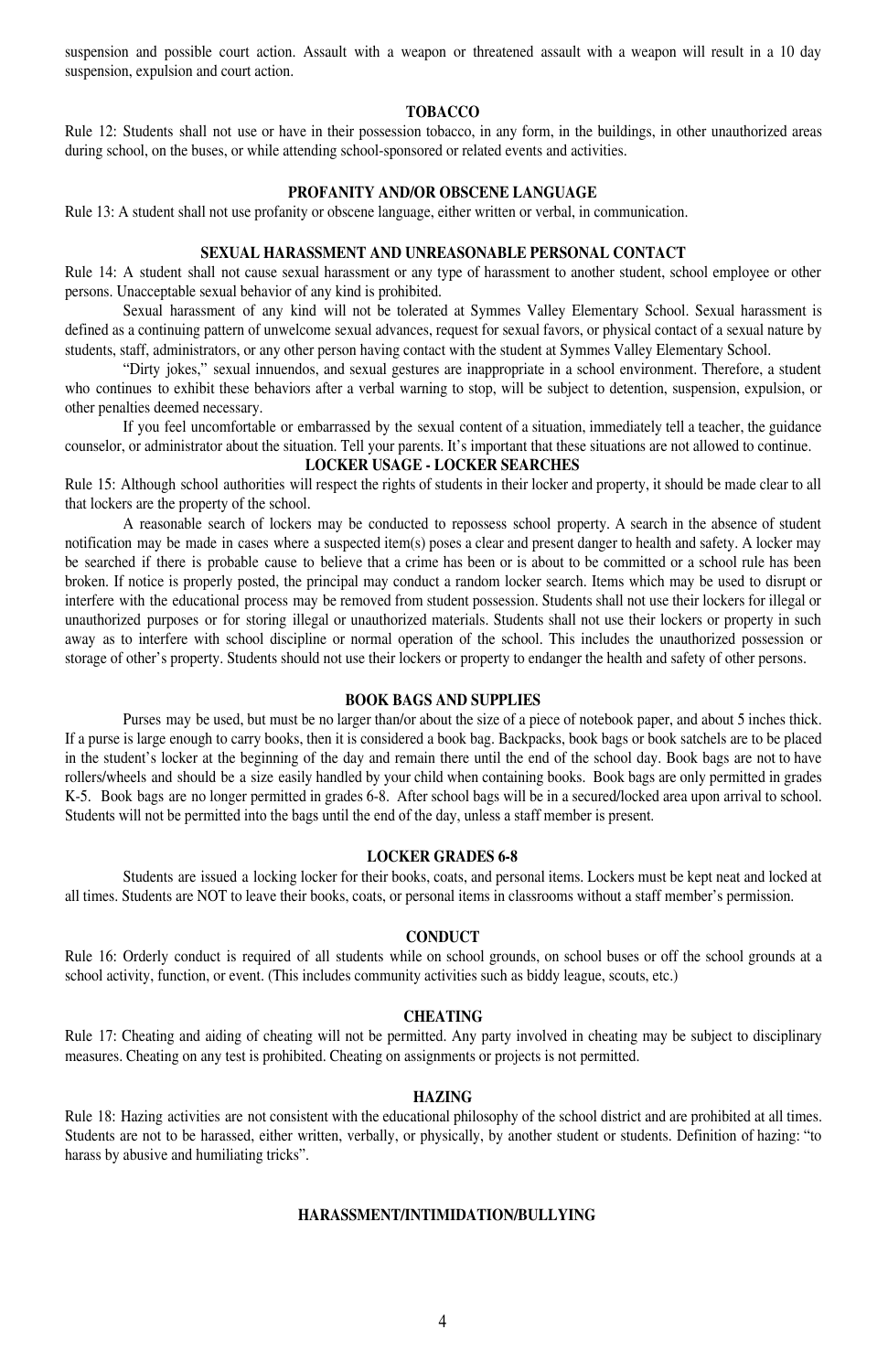Rule 19: The Symmes Valley Local School District will not tolerate any harassment, intimidation, or bullying of any student. Definition of harassment, intimidation, or bullying: any intentional written, verbal, or physical act that a student has exhibited toward another particular student more than once and the behavior both:

(1) causes mental or physical harm to the student;

(2) is sufficiently severe, persistent, or pervasive that creates an intimidating, threatening or abusive educational environment for the other student

If this occurs, the student should report this to a teacher or principal. Parents or guardians of any student involved in a prohibited incident will be notified to the extent permitted by law. The disciplinary procedure for any student guilty of harassment, intimidation, bullying, which shall not infringe on any student's rights will follow the code of conduct set forth in this Student Code of Conduct.

Bullying is an extremely difficult matter to prove. Bullies often deny they are doing so, and it is hard to prove. We encourage parents and students to be diligent and continue to report to school personnel again and again matters they consider bullying. Just remember, please, that bullying is not when one student will not be friends with another student.

Throughout the school year, we will address bullying with assemblies, professional speakers and our own counseling services.

#### **EXTORTION**

Rule 20: A student will not obtain or attempt to obtain another person's property, either by implied or expressed threat.

#### **DEMONSTRATIONS, TRESPASSING OR LOITERING**

Rule 21: A student will not be present in a school building or on school grounds at unauthorized times when his presence may cause disruption of any activity, function, or the educational process.

#### **FALSE ID**

Rule 22: A student will not use or attempt to use false identification to mislead school personnel.

#### **BREAKING AND ENTERING**

Rule 23: A student will not break and enter, or attempt to break and enter, a school or private property either on school grounds or at any school activity, function or event off school grounds.

#### **SCHOOL STRIKE**

Rule 24: Students who provoke, incite, or encourage a school strike, shall be liable for expulsion from the school for the remainder of the school year up to eighty (80) days.

#### **MISCELLANEOUS**

Rule 25: Failure to abide by other rules that may be established from time to time by the Board, Superintendent, or Principals or failure to abide by rules described in student handbooks provided by the District, will result in consequences.

#### **DANGEROUS WEAPONS**

The Symmes Valley Board of Education is committed to providing the students of Symmes Valley with an educational environment, which is free of the dangers of firearms and other dangerous weapons in the schools.

The definition of a firearm shall include any weapon (including a look-alike) which will, or is designed to, or may readily be converted to, expel a projectile by action of an explosive; (as defined in 18 U.S.C.A., Section 921-924). Students are prohibited from bringing a firearm or bullets on school property, in a school vehicle or to any school-sponsored activity. If a student brings a firearm or a look alike on school property, in a school vehicle or to any school-sponsored activity, the Superintendent may expel this student from school for a period up to one calendar year.

The Superintendent may grant an expulsion reduction after fully investigating the circumstances surrounding the possession of the firearm or dangerous weapon. Reasons for reducing the penalty may include mitigating circumstances beyond the control of the pupil, threats of bodily harm, or loss of life, and unintentional possession.

Any student expelled for weapons violations may be referred to the criminal justice or the juvenile justice system.

A pupil or parent, guardian, or custodian may appeal the expulsion to the board of education or its designee. The pupil or his parent, guardian, or custodian may be represented in all such appeal proceedings and shall be granted a hearing before the board or its designee.

Knives of all kinds are considered dangerous weapons and as such are not permitted on school property or at school sponsored events or in a school vehicle. Students who violate the knife ban may be subject to the same penalties concerning firearms violations.

#### **DISCIPLINE PROCEDURES**

Our goal at Symmes Valley Elementary (K-8) is to promote positive behavior. Boys and girls are expected to learn their school and classroom rules as well as the everyday procedures. Tangible reinforcements for following these rules may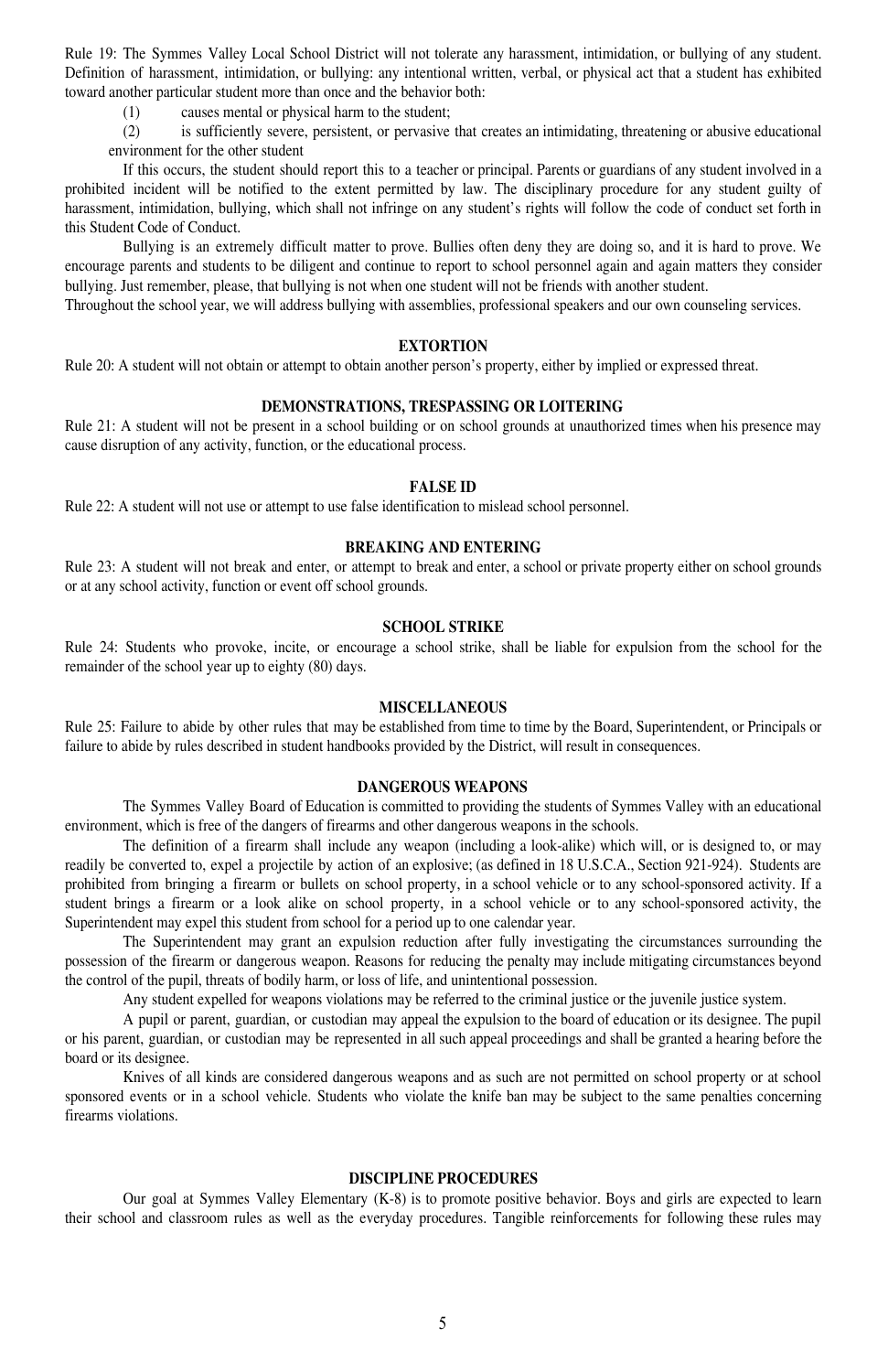include: incentive trips, reward parties, certificates, stickers, team or class rewards and of course, praise. However, if a child misbehaves, there will be consequences. The good news is that the consequences for student misbehavior or being disruptive will start over each grading period.

#### **Consequences for grades K-2**

Steps 1-4 start new each day: If offenses are severe or continual, then steps may be skipped Step 1 - Verbal Warning Step 2 - Warning - Yellow Card Step 3 - Lose Recess - Wall time (in increments of 5-10-15 min.) - Orange Card Step 4 - Lose Recess - Detention - Red Card - Parent Contact Step 5 - Lose Recess - Detention - Parent Contacted - Referred to Guidance Counselor Step 6 - Lose Recess - Parent Contacted - After School Detention (1 hour) Step 7 - Lose Recess - Parent Contacted - After School Detention (1 hour) Step 8 - Referred to Principal - Suspension

#### **Consequences for grades 3-5**

Steps 1-4 start new each day: If offenses are severe or continual, then steps may be skipped Step 1 - Verbal Warning Step 2 - Lose Recess - Wall Time Step 3 - Lose Recess - Wall Time (in increments of 5-10-15 min.) Parent Contacted Step 4 - Lose Recess - Parent Contacted - Referred to Guidance Counselor Step 5 - Lose Recess - Parent Contacted - After School Detention (1 hour) Step 6 - Lose Recess - Parent Contacted - After School Detention (1 hour) Step 7 - Lose Recess - Parent Contacted - After School Detention (1 hour) Step 8 - Referred to Principal - Suspension

#### **Consequences for grades 6-8**

Step 1 - Warning - Noon Detention

- Step 2 Noon Detention (1-3 days)
- Step 3 Noon Detention Parent Contacted, Next offense lose 9 week Incentive
- Step 4 Noon Detention Parent Contacted Referred to Guidance Counselor lose 9 week Incentive
- Step 5 Parent Contacted After School Detention (1 hour)
- Step 6 Parent Contacted Next offense is Alternative School
- Step 7 Referred to Principal Alternative School

These steps are intended solely as a guide and may be altered.

#### **SUSPENSION**

Types of suspension include:

1. ISS-In School Suspension: Students will spend the entire school day under direct supervision of a staff member. The student will work on classroom assignments but shall remain isolated from other students at all times. Credit will be given for work assigned to the student during ISS. Students will be counted present.

2. OSS-Out of School Suspension: Students will be suspended from the school for a specified period of days. Students will not be able to make up work missed while suspended and will receive zero credit. Students will be counted absent.

3. Alternative School: Students will be sent to the Alternative School for a specified amount of time. Credit will be given for work assigned to the student during their placement at the Alternative School; however, any work not completed will result in zero credit.

Any student suspended will not participate in any extracurricular activities or field trips for the duration of the suspension. This rule applies to any student involved in a youth organization that utilizes our school facilities. Suspension may be either in-school or out of school at the discretion of administration.

#### **APPEAL PROCEDURE**

It should be noted that students will be given every opportunity to present an explanation of their behavior before any disciplinary action is taken. At times an action taken by the school may be disputed, misunderstood or incorrect. In such cases each student has the right to appeal these decisions, provided they are accompanied by his/her parents or guardians, and shall be made in the following sequence:

- 1. Building Principal
- 2. Local Superintendent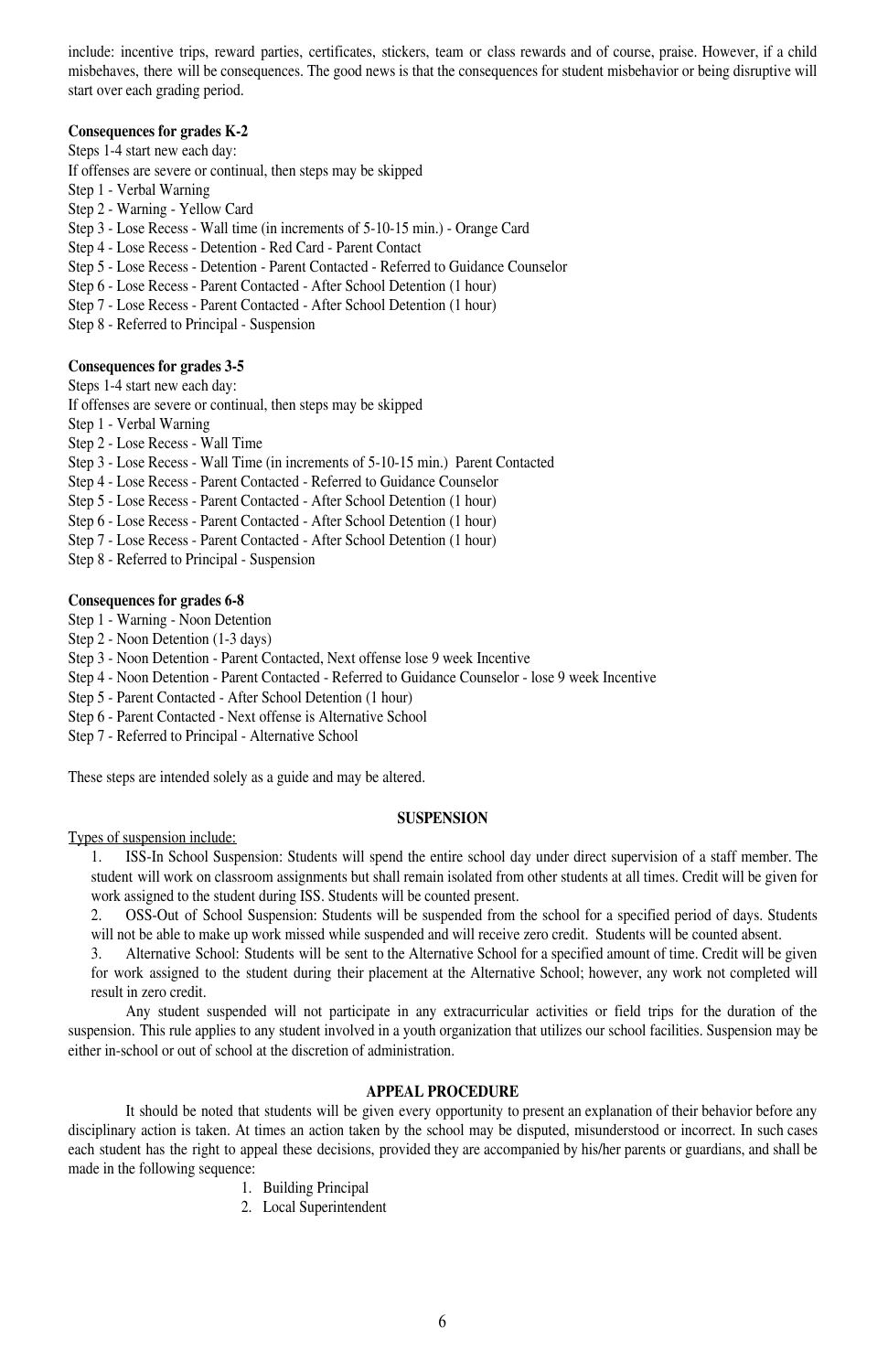- 3. Board of Education or Designee
- 4. Court of Common Pleas

#### **TRUANCY POLICY LAWRENCE COUNTY SCHOOLS-ATTENDANCE POLICY**

The educational program offered by the Lawrence County Schools is predicated upon the presence of the student and requires continuity of instruction and classroom participation. Attendance shall be required of all students enrolled in the schools during the days and hours that the school is in session.

In accordance with statute, the Superintendent shall require, from the parent of each student of compulsory school age or from an adult student who has been absent from school or from class for any reason, a written statement of the cause for such absence. The Board of Education reserves the right to verify such statements and to investigate the cause of each single absence or prolonged absence.

Repeated infractions of Board policy on attendance may result in additional consequences for the student and the parent/guardian of the school-age student.

The Board considers the following factors to be reasonable excuses for time missed at school:

- a. Personal illness (a written physician's statement verifying the illness may be required)
- b. Illness in the family necessitating the presence of the child
- c. Quarantine of the home
- d. Death in the family
- e. Necessary work at home due to absence or incapacity of parent(s)/guardian(s)
- f. Observation or celebration of a bona fide religious holiday

g. Out-of-state travel (up to a maximum twenty-four (24) hours per school year that the student's school is open for Instruction) to participate in a District-approved enrichment or extracurricular activity. Any classroom assignment missed due to the absence shall be completed by the student. If the student will be absent for twenty-four (24) or more consecutive hours that the student's school is open for instruction, a classroom teacher shall accompany the student during the travel period to provide the student with instructional assistance.

- h. Such good cause as may be acceptable to the Superintendent
- i. Medically necessary leave for a pregnant student

Attendance need not always be within the school facilities, but a student will be considered to be in attendance if present at any place where school is in session by authority of the Board.

The Board shall consider each student assigned to a program of other guided learning experiences to be in regular attendance for the program provided that s/he reports to such staff member

s/he is assigned for guidance at the place in which s/he is conducting study, and regularly demonstrates progress toward the objectives of the course of study.

The Superintendent may excuse a student over fourteen (14) years of age from attendance at school for a future limited period for the purpose of performing essential work directly or exclusively for his/her parents or guardians. Such excuse should not exceed five (5) days and may at the discretion of the Superintendent be renewed for five (5) additional days. At no time, however, shall such excuse cause a student to be absent from school for a period of more than ten (10) consecutive days.

At the discretion of the Superintendent or his/her designee, a student may be excused for a longer period of time than ten (10) days if a child's parent or guardian has recently died or become totally or partially incapacitated and there is no older brother or sister living in the home who is out of school. (The Superintendent may request a certificate of a physician attesting to the physical condition of the parent or guardian.)

A student will be considered habitually truant if the student is absent without a legitimate excuse for thirty (30) or more consecutive hours, for forty-two (42) or more hours in one (1) school month, or for seventy-two (72) or more hours in one (1) school year.

Legitimate excuses for the absence of a student who is otherwise habitually truant include but are not limited to:

- A. the student was enrolled in another school district;
- B. the student was excused from attendance in accordance with R.C. 3321.04; or
- C. the student has received an age and schooling certificate.

If a student is habitually truant and the student's parent has failed to cause the student's attendance, the Board authorizes the Superintendent to file a complaint with the Judge of the Juvenile Court (following a checklist) and/or to take any other appropriate intervention actions as set forth in this Board's policy.

If a student who is habitually truant violates the order of a Juvenile Court regarding the student's prior adjudication as an unruly child for being a habitual truant, s/he may further be adjudicated as a delinquent child.

In order to address the attendance practices of a student who is habitually truant, initially determined by absence of the student without an excuse for thirty (30) or more consecutive hours; forty-two (42) hours or more in one month; or seventy-two (72) or more hours in one school year; the Board authorizes the Superintendent to take any of the following intervention actions:

- A. assign the student to a truancy intervention program
- B. provide counseling to the student
- C. request the student's parent to attend a parental involvement program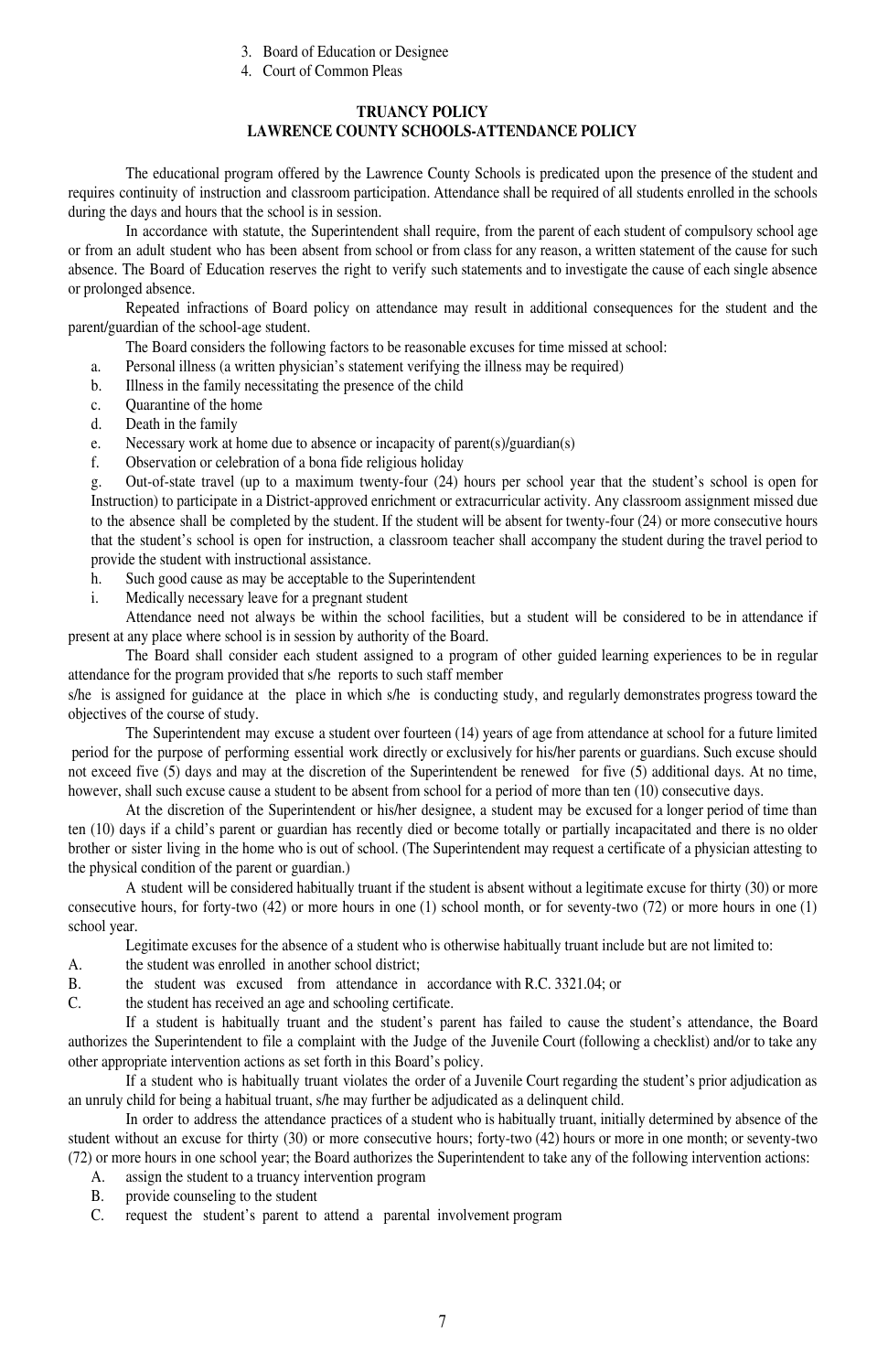- D. request a parent to attend a truancy prevention mediation program
- E. notify the Registrar of Motor Vehicles of the student's absences
- F. take appropriate legal action

G. assignment to an alternative school (Note: If the District has established an alternative school, it must appear as an alternative intervention strategy.)

Chronic absenteeism percentage that is less than five (5%) percent, as displayed on the school district's most recent report card, would be exempt from the requirement. Chronic absenteeism over five (5%) percent would require the school district to assign habitually truant students to an absence intervention team as stipulated in ORC 3321.191. The Lawrence County Juvenile Court has created a checklist as a guide to comply with prior to the referral of the habitually absent student to the court. See attachment.

The Superintendent is authorized to establish an educational program for parents of truant students which is designed to encourage parents to ensure that their children attend school regularly. Any parent who does not complete the program is to be reported to law enforcement authorities for parental education neglect, a fourth class misdemeanor if found guilty.

The Superintendent shall develop administrative guidelines that:

A. establish proper procedures so the student and his/her parents are provided the opportunity to challenge the attendance record prior to notification and that such notification complies with R.C. 3321.13 (B)(2);

B. establish a school session which is in conformity with the requirements of the rules of the State Board;

C. govern the keeping of attendance records in accordance with the rules of the State Board;

D. identify the habitual truant, investigate the cause(s) of his/her behavior, and consider modification of his/her educational program to meet particular needs and interests;

E. provide students whose absence has been excused an opportunity to make up work they missed and receive credit for the work, if completed;

F. refer for evaluation any student who, due to a specifically identifiable physical or mental impairment, exceeds or may exceed the District's limit on excused absence to determine eligibility either under the Individuals with Disabilities Education Act (IDEA) or Section 504 of the Rehabilitation Act of 1973, or other appropriate accommodation.

Whenever any student of compulsory school age has sixty (60) consecutive hours in a single month or a total of ninety (90) hours of unexcused absence from school during the school year, s/he will be considered habitually absent. The Board authorizes the Superintendent to inform the student and his/her parents, guardian, or custodian of the record of excessive absence as well as the District's intent to notify the Registrar of Motor Vehicles, if appropriate, and the Judge of the Juvenile Court of the student's excessive absence.

A student in grades 9 through 12 may be considered a full-time equivalent student provided the student is enrolled in at least five (5) units of instruction, as defined by State law, per school year.

If a student transfers from one Lawrence County School to another, the student's absence record will follow the student and all appropriate policies and laws will apply.

For credit to be earned in classes with excessive absences, hours must be made up during summer school.

Again, all excuses must be turned in to the office within three days of returning to school.

Absence policy for missing due to lice – After one day per case, absences will be unexcused.

When students move to other schools within the county, all absences will follow.

This policy is subject to change based upon state legislation and or changes to ORC.

Written Documentation is required, dated and collected in a timely fashion.

In the event the student's bus does not run, it is the responsibility of the parent to send a dated note to the school explaining the cause of the student's absence from school. Please include the date(s) the bus did not travel your route and the name of the driver or number of the bus.

Students are considered absent if they arrive at school after 11:15 a.m. or leave prior to this time. A full day for athletic/extracurricular purposes is from 8:00 a.m.-2:47 p.m.

A Perfect Attendance Award will be given to any student missing 0 days and an Outstanding Attendance Award will be given to any student having 5 or fewer EXCUSED absences.

#### **WITHDRAWAL FROM SCHOOL**

In the event that a child is to be withdrawn from school, his/her parents should stop at the elementary office to sign the necessary forms and to clear the student's school records.

#### **TARDINESS**

A student will be considered tardy if they are not in class at 8:00 a.m. After three tardies to school per nine weeks, the teacher will confer with the student. After the fourth tardy, school detention will be assigned to the student, and then referred to the office for each tardy thereafter.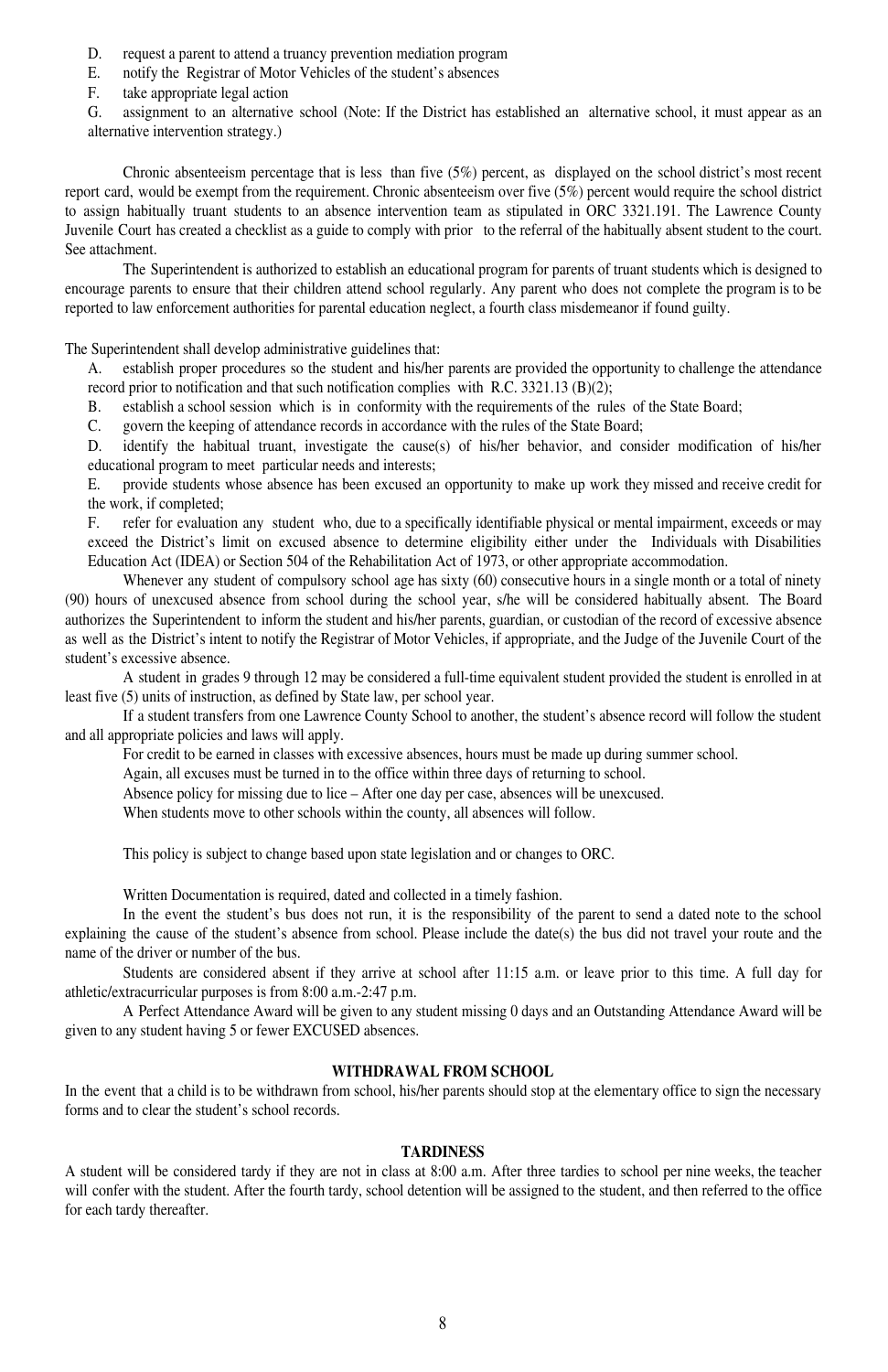Promptness to class is very important. Students are to be in their seats and ready to work when the period begins. The teacher will confer with the student after class or after school concerning tardiness. On the fourth tardy to a class per nine weeks the teacher will assign either study hall or detention to the student, and then refer to the office for each tardy to class after.

#### **PLAYGROUND AND BUILDING RULES**

Playground and building rules will be discussed with the students and posted. These rules will be developed by the faculty and administration of each Pod. There shall be no group punishments.

#### **PLAY PERIODS/PE**

If a child has been ill and should remain indoors for recess and/or PE, a note should be sent to the teacher indicating the length of time the child should stay in. If the child is not to participate in PE or go outdoors for recess for three or more days, a doctor's excuse must be provided. Excuse for a particular physical condition must be accompanied by a doctor's excuse. No one is to be on the gymnasium floor in street shoes. A separate pair of gym shoes or non slip socks is suggested for students K-5 and a separate pair of gym shoes is required for students 6-8. No food, drinks, or gum in the gym. No jewelry is to be worn during 6th-8th grade PE classes and should be secured in their locked lockers.

#### **BUS TRANSPORTATION**

Students are to ride their assigned bus to and from school. If pupils are not to ride their assigned bus home, a note with the parent's signature must be submitted to the office by the morning the child is to change buses. Phone calls to change buses will only be accepted in emergency situations.

Once you step on the bus the school is legally responsible for you. There is to be no tobacco at any time on the bus and no liquids (especially drinks) unless sealed. Students are not to possess drugs at any time on the bus. This includes illegal substances as well as over-the-counter and prescription medications. Marking on or cutting up seats is considered a serious offense. Students should remain seated at all times. Students who disrupt the bus and cannot behave in an acceptable manner will be dealt with appropriately. All rules and conduct that apply while on school premises applies to the bus as well.

In the event that the student's bus does not run and the parent brings their child to school, the parent is also responsible for providing transportation home.

#### **NO BUS PASSES WILL BE TAKEN OVER THE PHONE, UNLESS IT IS AN EMERGENCY.**

#### **MORNING DROP OFF AND EVENING PICK UP PROCEDURES**

#### **Morning Drop Off Procedures**

• All students who are dropped off in the morning should be dropped off at the BACK DOORS by the gym no earlier than 7:30. There will be a teacher on duty to ensure students safely enter the building. Please do not park and walk them in unless it is totally necessary. Parking is limited and numbered spots are assigned to staff and high school students.

• Please DO NOT drop students at the front of the building unless you are dropping them off late and it is after 8:00 a.m.

The back doors will be locked at 8:00 a.m. If there is no orange cone sitting out or there is not a staff member on duty, school has begun and students will need to be taken to the front and signed in tardy at the office.

#### **Evening Pick Up Procedures**

• NO PICK UPS FROM THE OFFICE AT THE END OF THE DAY. If you must sign them out early it will be counted as an Early Dismissal. If it is absolutely necessary, then you must find a parking spot or double park. For SAFETY purposes, no cars will be allowed on the lot while buses are present.

All students will be dismissed at the same time, 2:47.

The evening pick up location will be at the back entrance of the gym, near the picnic table.

• Parents can line up, in their cars, and there will be two staff members there at 2:50, or as soon as possible to begin dismissing students.

If your child is going to be a regular daily pick up, please complete a pick up form and return it to the office immediately.

• If your child is on the list to be picked up regularly and will not be picked up one day, please call or send a note to your child's teacher.

• If your child is picked up daily and you will be later than 3:00, please call to let us know that you will be late. They will be waiting outside the office.

Teachers have a reporting time at the building: therefore, students must not be brought to school before 7:30 as there may be no supervision.

When a student is to be dropped off at school between 7:40-8:00 a.m., the parent should drop the student off at the rear entrance near the gym to avoid any interference with the buses in the front parking lot. A staff member will only allow students to enter these doors - all other visitors must check in the main entrance.

#### **EMERGENCY DISMISSAL**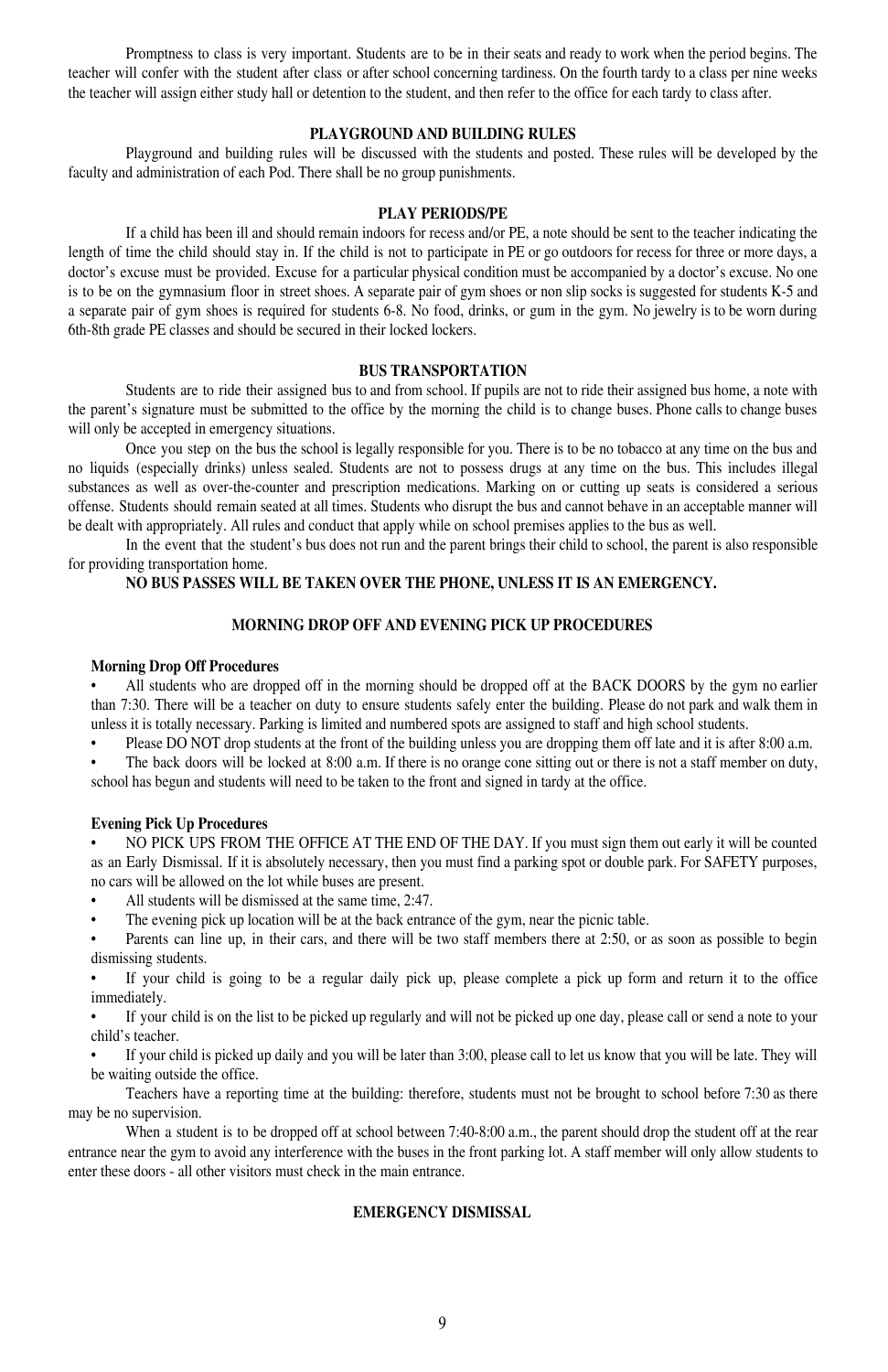In case of inclement weather, listen to one of the following: WKEE Radio, WTCR Radio, WSAZ TV , WOWK TV; for news regarding the closing of school. When school is dismissed early due to inclement weather or other events, an automated call will be issued and written instructions provided by parents will be followed. Early dismissal forms will be sent home and it is the responsibility of the parent to fill them out and return to the homeroom teacher. If no early dismissal form is returned to the homeroom teacher, the child will be put on the regular bus and sent home. Parents are also responsible for providing an updated phone number for the automated system; simply give us a call.

#### **CAFETERIA RULES**

Proper conduct, good manners and eating habits are expected at all times. Trays and utensils are to be returned to their proper places. Students must clean up their tables and around their seats before leaving.

No food may be eaten anywhere other than the cafeteria or designated area.

No chewing gum.

#### **VISITORS/CONFERENCES**

When visitors enter our school, we want to treat them with friendliness and courtesy. You are encouraged to bring friends to our sporting events, programs, concerts, or other school-sponsored activities. Classroom visitors are welcome. However, permission must first be obtained from the administration before you are allowed to enter. This is a safety factor for the students and teacher. If you desire a conference with your child's teacher, please call for an appointment.

Remember, whenever visiting the school, state law requires that you stop by the office upon entering the building. All entrances, except the Main Entrance to the building, are locked at 8:00 a.m. You will be asked to sign the visitor's log and wear a visitor's badge while in the building. Again, this is for your child's safety.

#### **9 WEEKS INCENTIVE TRIP**

For Grades 6-7-8; Determined by Committee: Sponsor, Guidance Counselor and Pod-Rep

1. You have not missed more than 3 days (18.75 hours)

- 2. You have not had 4 or more discipline notices.
- 3. You have not been suspended (in-school or out of school)
- 4. You have not attended alternative school
- 5. You do not have an "F" on your report card

#### **ACADEMIC PROGRESS**

Progress reports will be issued in the middle of each grading period.

'Progress Book' is a web based program that enables parents to view their child's progress during their school years. To access this site, you must have a username and password which you may obtain from our technology coordinator at the high school (643-2371) or obtain the form from our office.

#### **GRADING SCALE**

A 95-100 A 92-94 B+ 89-91 B 86-88 B-83-85 C+ 80-82 C 77-79 C-74-76 D+ 71-73 D 68-70 D-65-67 F BELOW 65

Standard-based report cards (based on Ohio Standards) are now used in Kindergarten, 1st and 2nd grades. An S or U will be given to students in grades 1 and 2 in the subjects of PE, music, handwriting, art, social studies, science, health and computers, to students in 3-5 in the subjects of PE, music, handwriting, art, and computers.

#### **HONOR ROLL**

Any student receiving a grade of B- (B Minus) or above in all subjects will be eligible for honor roll recognition. To calculate the yearly honor roll, a student must have accomplished an honor roll for (4) four grading periods. Grades 3-8 will have honor roll.

#### **RETENTION POLICY**

The retention policy is as follows: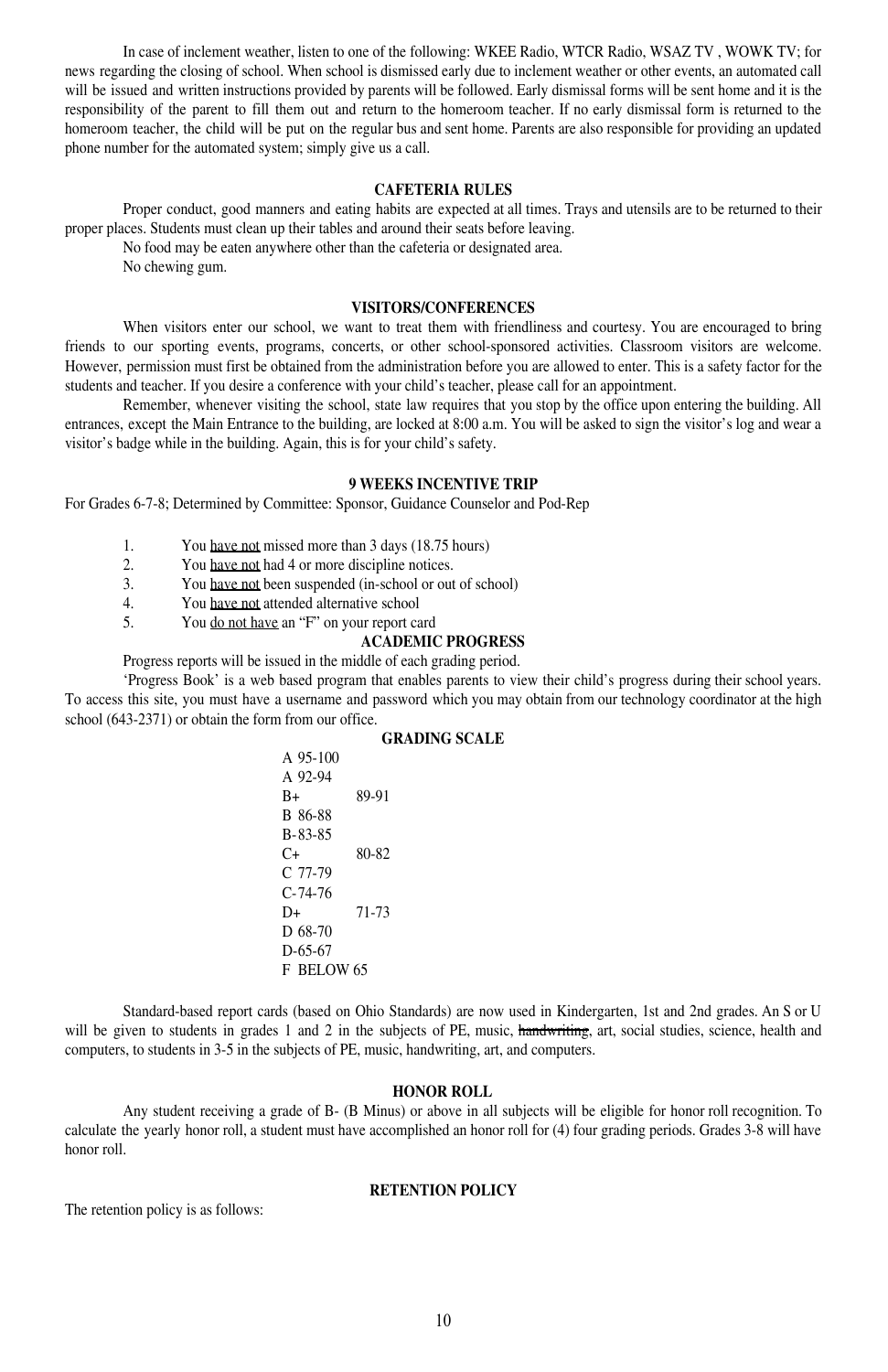**Kindergarten** - Retention shall be determined by the Retention Committee based on failure to meet 80% of the Kindergarten Standards.

**Grades 1-2** The Retention Committee based on the student's progress/mastery of grade level Standards shall determine retention **Grades 3-8** Retention shall be based on:

Failure of 2 major subjects: Math, English Language Arts (ELA), Social Studies, and Science/Health.

\*If a student receives a cumulative F average for the year, this will constitute failure of that subject for the year.

The final decision to retain will be made on the basis of the retention committee recommendation. The committee will consist of the classroom teacher, principal, counselor, and other representatives as needed.

#### **TEXTBOOKS**

All texts are loaned to students for their use during the school year. Textbooks are to be kept clean and handled carefully.

Please be sure your name, grade, and school are written on the book label in case the book is misplaced. You will be required to pay for lost or damaged books. Should a textbook be lost or damaged, a new book will not be issued until payment is received on the lost or damaged item.

#### **MEDICAL FORMS**

The following forms are required for medical purposes:

A. Emergency Medical Forms

For your child's sake, it is important that these forms be completed or updated and returned to

school promptly.

B. Medication

If a child is to take an over-the-counter medication at school, a medication form must be completed and signed by a parent and on file at school.

If it is necessary for a child to take a prescription medication at school, the child's primary health care provider (i.e. doctor, nurse practitioner) must complete and sign a medication form or send a signed note, with office letterhead to school before medication can be ad- ministered.

A new form is required for each school year. Parents are required to bring in medications, as students my not carry them on the bus.

#### **NO MEDICATION WILL BE GIVEN WITHOUT THIS FORM**

Medication must be checked in at the office. Medication will be given at school with completed medical form from the parent for short-term situations and permission from the parent and physician for a long-term situation. Medication brought to school must be in proper containers, labeled by the pharmacist or physician. All over-the-counter medication must be sent to the school in the container that it came in. Medications are not permitted to be given if the medication form is not filled out and the medication is not in a proper container.

#### **IMMUNIZATION REQUIREMENTS**

In order for students to be admitted to school, parents must submit satisfactory evidence that immunizations against Polio, Diphtheria, Whooping Cough, Tetanus (DPT), Measles, Mumps and Rubella (MMR), Hepatitis B, and Varicella (Chickenpox) have or are in the process of being completed, or must file a letter of exemption.

#### **Fall 2016 Immunization Summary for School Attendance in Ohio as according to the Ohio Department of Health:**

1. DTap/DT/Tdap/Td (Diphtheria, Tetanus, and Pertussis): Kindergarten four (4) or more doses of any combination, unless the fourth dose was given before the 4th birthday, then a 5th dose is required. **Grades 1-12** four (4) or more of DTap or DT, or any combination. Three doses of Td or a combination of Td and Tdap is the minimum acceptable for children age seven (7) and up. **Grades 7-12** one (1) dose of Tdap vaccine must be administered prior to entry.

2. Polio: **Grades K-6** Three (3) or more doses of IPV. The FINAL dose must be administered on or after the 4th birthday regardless of the number of previous doses. **Grades 7-12** Three (3) or more doses of IPV or OPV. If the third dose of either series was received prior to the 4th birthday, a fourth (4) dose is required.

3. MMR: **Grades K-12** Two (2) doses of MMR. Dose 1 must be administered on or after the first birthday. The second dose must be at least 28 days after dose 1.

4. Hepatitis B: **Grades K-12** Three (3) doses of Hepatitis B. The second dose must be administered at least 28 days after the first dose. The 3rd dose must be given at least 16 weeks after the first dose and at least 8 weeks after the 2nd dose. Third dose must not be administered before age 24 weeks.

5. Varicella (Chicken Pox): **Grades K-6** Two (2) doses of varicella must be administered prior to entry. Dose one (1) must be administered on or after the first birthday. The second dose should be administered at least three (3) months after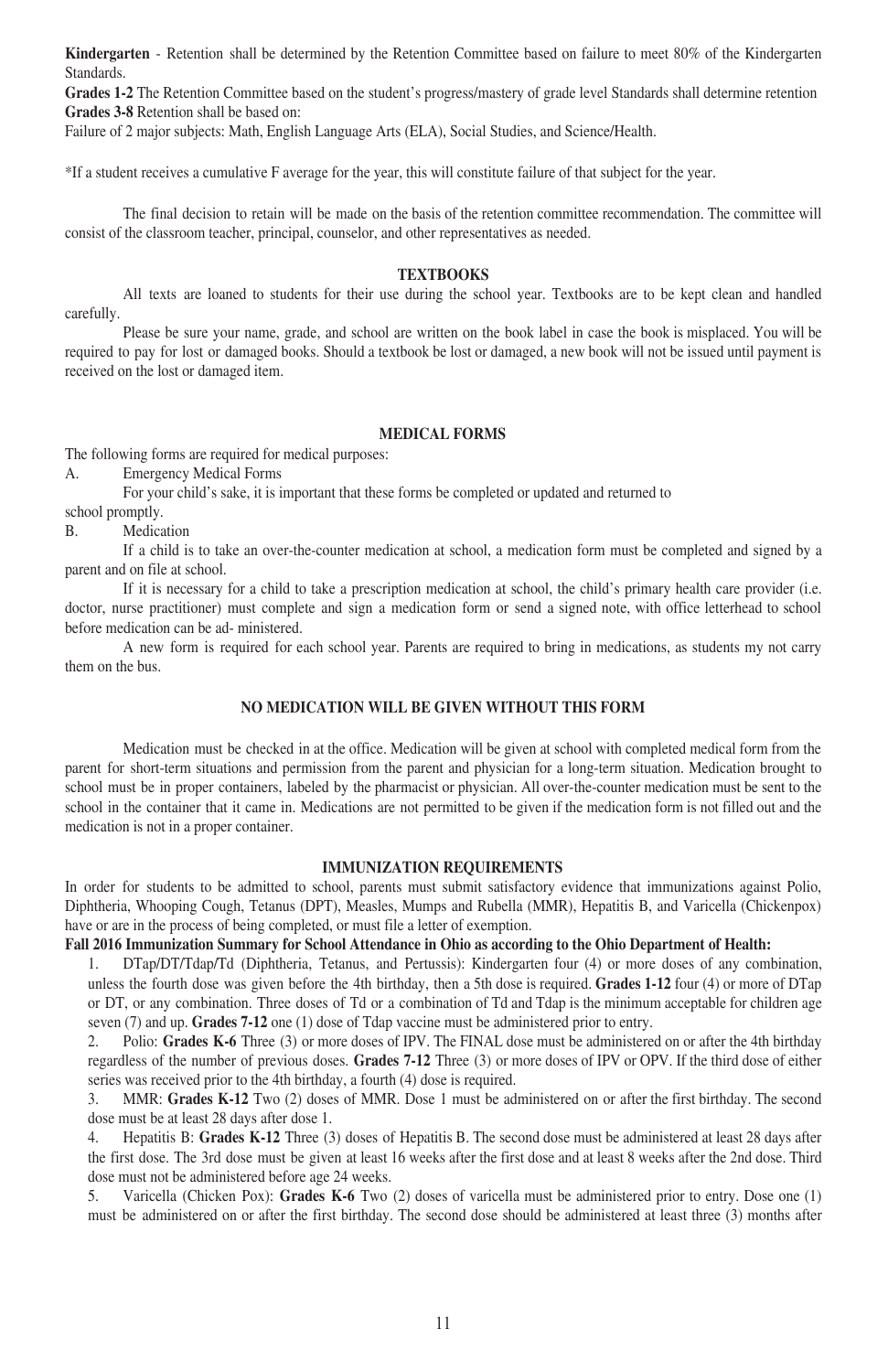dose one; however, if the second dose is administered at least 28 days after first dose, it is considered valid. **Grades 7-10** One (1) dose of varicella vaccine must be administered on or after the first birthday.

6. MCV4 (Meningococcal): **Grade 7** One (1) dose of meningococcal (serogroup A, C, W, and Y) vaccine must be administered prior to entry to 7th grade. **Grade 12** Two (2) doses of meningococcal (serogroup A, C, W, and Y) vaccine must be administered prior to entry. A minimum interval of at least 8 weeks between dose one and two is recommended. If the first dose of MCV4 was administered on or after the 16th birthday, a second dose is not required.

These immunizations can be obtained from your primary health care provider or from the Lawrence County Health Department in Ironton, Ohio. Failure to complete or show proof of the required immunizations will result in exclusion from **school.**

#### **HYGIENE**

Students must come to school neat and clean. Hands should be washed before lunch. When a student's personal hygiene problem is reported, a conference will be held with the student on the first reporting, parents will be contacted on the second, and Lawrence County Children's Service will be contacted on following reports if the problem continues.

#### **COMMUNICABLE DISEASES**

1. Current guidelines from the Ohio Department of Health will be followed.

2. A parent/guardian or other responsible adult will be called to pick up the student from school. If

unable to reach someone to pick them up, the student will be removed from the classroom.

3. Any questions about suspected communicable diseases should be directed to the school

#### **LICE**

It is the position of the National Association of School Nurses that the management of pediculosis (infestation by head lice) should not disrupt the educational process. No disease is associated with head lice, and in-school transmission is considered to be rare.

The school nurse will conduct periodic/random head checks. Anyone found to have lice will.

1. A parent/guardian or other responsible adult will be called to pick up the student from school. If unable to reach someone to pick a student up, the student will be allowed to return to class until the end of the day. The student will be discouraged from being in close head contact with others.

- The following must be done in order for the child to return to school/classroom following treatment:
- a) Proof of treatment must be presented to the school nurse. (box top, bottle label)

b) School nurse must recheck students. If live lice are still present, parents/ guardians or other responsible adult will be called to pick up the student.

- c) Child does NOT have to be nit-free to return to the classroom. However, further monitoring for signs of re-infestation
- is appropriate and further education with family members or a referral to the health department may be necessary.

Information on head lice is available from the school nurse as well as the Lawrence County Health Department and on the Centers for Disease Control and Prevention (CDC) website." References include the CDC "Head Lice Information for Schools" and the National Association of School Nurses Pediculosis Management in the School Setting" position statement.

#### **FIELD TRIPS**

Any field trip is offered to augment the regular course of study. The teacher and an administrator may prohibit any student from attending any field trip for appropriate reasons: excessive discipline problems, poor citizenship, poor attendance, nonpayment of fees, etc.

#### **ELECTRONIC DEVICES**

K-5: Electronic devices are not allowed unless the teacher or principal gives permission.

6-8: During the school day all electronic devices must be kept out of sight and in the "off" position. Students may use the devices with teacher permission for educational purposes. Electronic devices may also be used during special events with teacher and principal's permission. Use of electronic devices under any other circumstances will result in the following consequences.:

1st offense: Parent called

2nd offense: Detention

3rd and subsequent offenses: After School Detention

In cases where an electronic device is persistently used for non-educational activities or inappropriate social media use, disciplinary action may be necessary. This action may include detention, after school detention, alternative school, suspension, or expulsion. Severity of the infraction will be taken into account when consequences are required.

#### **ATHLETICS/EXTRACURRICULAR ACTIVITIES**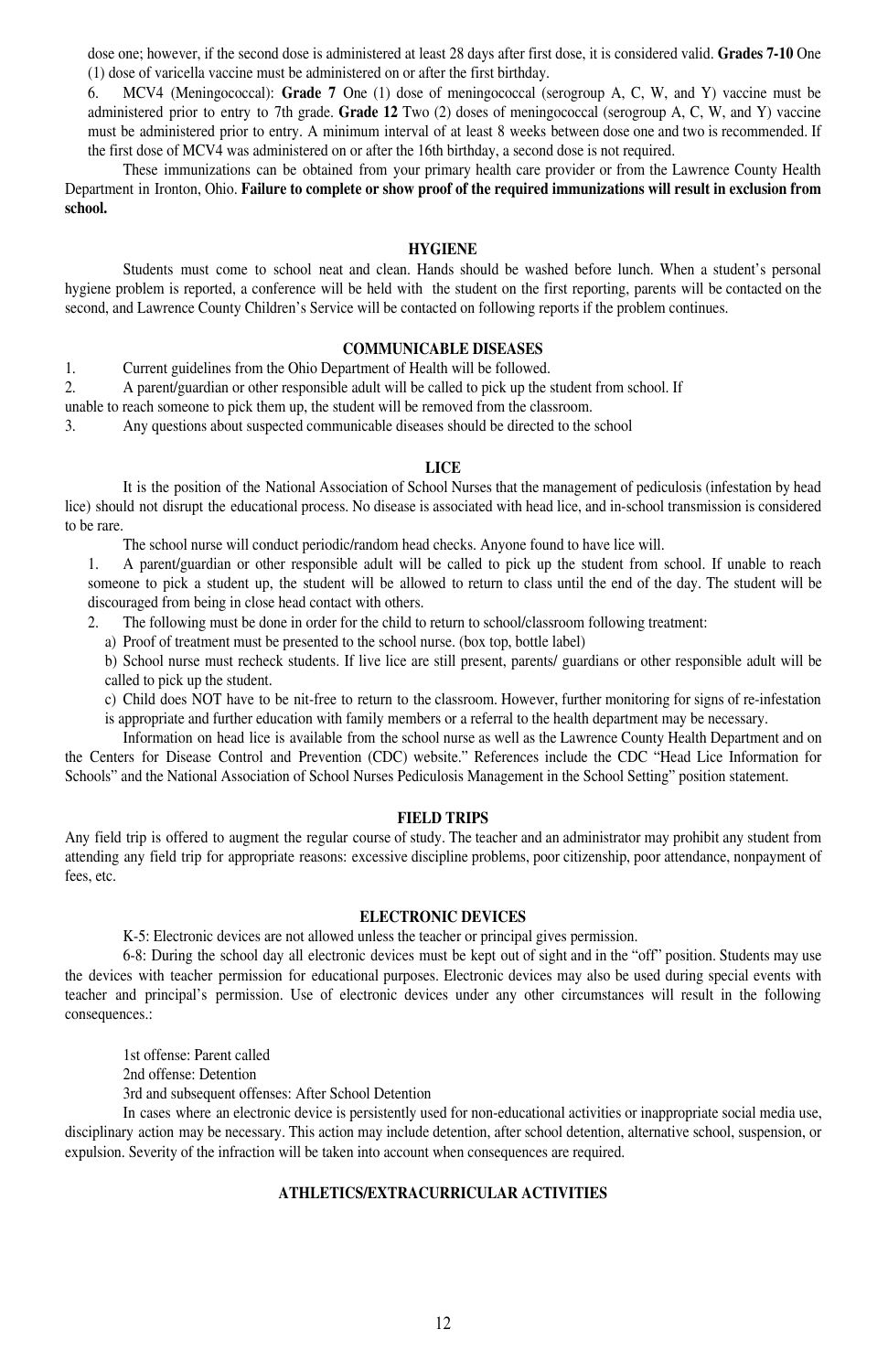Any student not attending a full day of school, 8:00 a.m.-2:47 p.m., will not be permitted to participate in any extracurricular activity that day unless the principal gives pre approval, *including practices and games.*

Grades 7-8 Eligibility - *a student must have passing grades in five classes during the immediate preceding nine weeks grading period to be eligible.*

#### **SCHOOL TELEPHONE**

Use of the school telephone is for emergency use only and requires the permission of a member of the faculty or administration.

#### **PAY PHONE**

The pay phone is for after school use. Students are permitted to use pay phone during regular school hours, but must have permission from a teacher or principal. You will be permitted to use one of the office telephones to call home in case of emergency.

#### **SCHOOL DEBTS AND LIBRARY FINES**

Debts incurred by students must be settled, under the direction of the building principal. School privileges may be revoked until debts are paid.

If a book is lost or damaged, the replacement value of the book will be charged. Older reference books only may be checked out. Unpaid fines may follow a student until graduation, when all fines must be paid.

Should a parent or legal guardian of a Symmes Valley Elementary School student object to any media in the Library, the proper procedure for making a complaint is:

Step 1. Contact the Librarian to resolve the matter. If you are not satisfied with the Librarian's decision, then...

Step 2. Contact the Principal or Assistant Principal to discuss the issue. If the matter is not resolved to your satisfaction, then...

Step 3. The Principal will give you the Reconsideration Form to be filled out, signed, and returned to the Principal. At this time the Administration will call for a meeting of the Reconsideration Committee to review the book or media.

Step 4. The decision of the Reconsideration Committee will be forwarded to the complainant and to the Superintendent.

#### **STUDENT COUNCIL GRADES 6-8**

Your Student Council provides for student activities, serves as a training experience for both leaders and followers, promotes the common good, gives students a share in the management of the school, develops high ideals of personal conduct, acts as a clearing house for student activities, seeks to interest students in school affairs and helps solve problems that may arise. Members of the council are your representatives and have direct access to the school administration.

Student Council members may be removed from council for excessive or severe discipline problems, excessive absences, failure to attend 3 consecutive meetings, or not having passing grades in 75% of major subject areas.

A student council member who is ineligible for the 9 weeks incentive (receiving an 'F' in any subject, absent more than 3 days, or receiving more than 3 discipline notices) will be on probation the following 9 weeks. If they are ineligible for an additional 9 weeks incentive, they will be removed from council.

#### **PROCEDURE FOR FILING A COMPLAINT**

In the event a student, parent or guardian, or other person has a complaint against an employee or practice of the Symmes Valley Elementary School, the chain of command to resolve the complaint should be:

Step 1 - Contact the teacher or staff member involved for a conference to discuss.

Step 2 - Should the conflict not be resolved at Step 1, the complainant should ask for a conference with the building administration to discuss the issue.

Step 3 - If the complainant is still not satisfied with the building administrators' decision, then the complainant should schedule a meeting with the district superintendent.

Step 4 - If the complainant is not satisfied with the decision of the Superintendent, they may appeal to the Board of Education or its designee. The designee may be appealed to the Court of Common Pleas.

#### **ACCEPTABLE USE POLICY**

Internet access is now available to students and teachers at Symmes Valley Elementary K-8 School. The goal of the school and the district is to promote educational excellence in schools by facilitating resource-sharing, innovation, and communication. With access to computers and people all over the world also comes the availability of material that may not be considered to be of educational value in the context of the school setting. Symmes Valley Elementary School will take precautions to restrict access to controversial materials.

However, it is impossible to control all materials. To help assure that students abide by the acceptable use policy of the Symmes Valley School District, an Internet Acceptable Use agreement with guidelines will be distributed to students before they are allowed to go "online." This agreement must be signed by the student and his/her parent/guardian and returned to the school.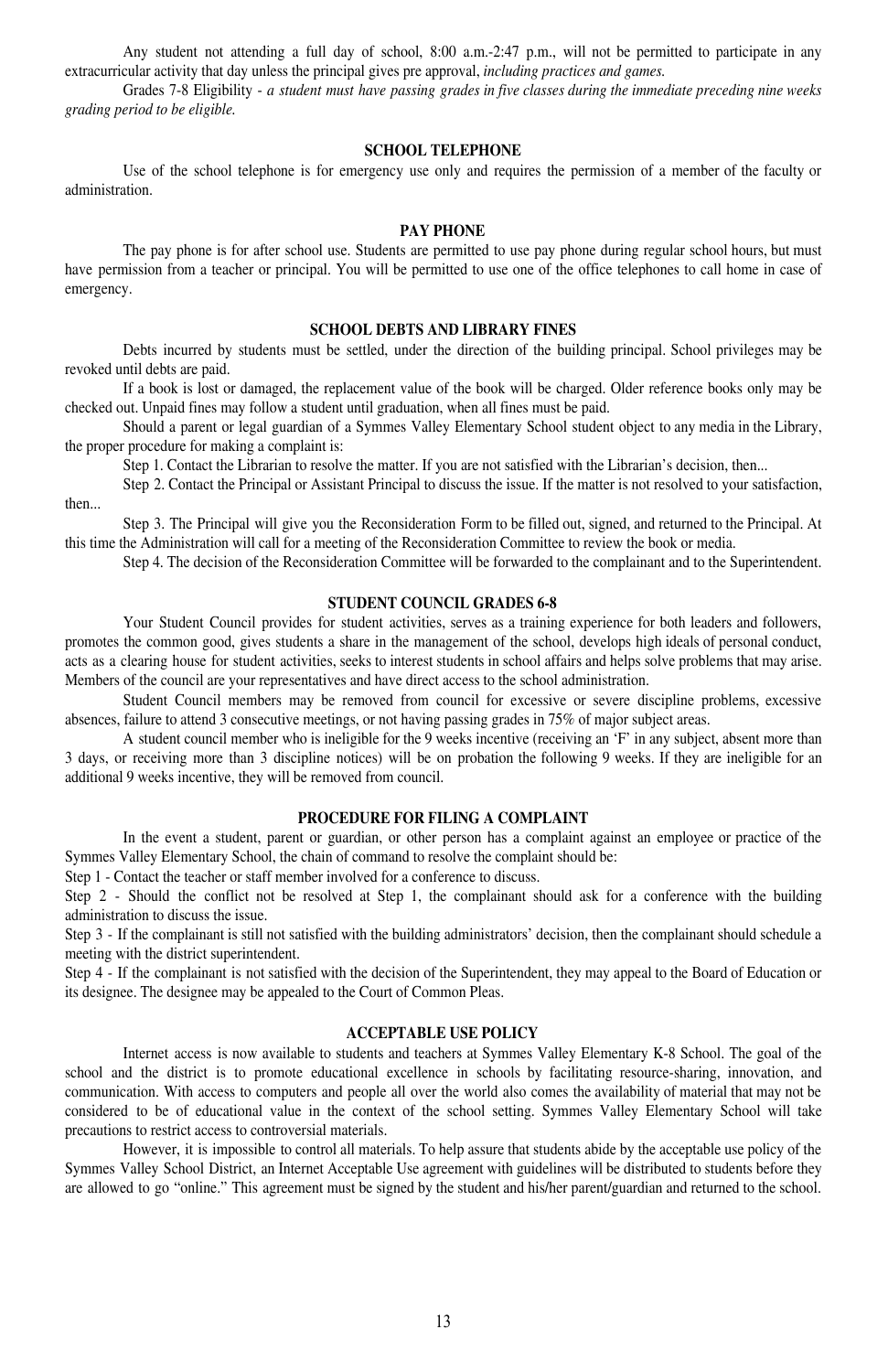No student will be penalized in any manner should the student or the parent/guardian not wish to participate in the use of the Internet.

Students who do not abide by the provisions set forth in the acceptable use policy will have their account terminated and future use may be denied. Other penalties may also be imposed.

#### **VIRTUAL LEARNING ACADEMY (VLA)**

The Virtual Learning Academy is an online-based computer program of classes offered through the Lawrence County Educational Service Center. For more information, contact the Lawrence County Education Service Center at 740-532-4223.

#### **LAWRENCE COUNTY ALTERNATIVE SCHOOL LONG TERM PLACEMENT WITH VIRTUAL LEARNING ACADEMY (VLA)**

To be enrolled in the Lawrence County Alternative School Long Term Placement Virtual Learning Academy, a student must be referred and approved by the Building Principal and Local Superintendent.

#### **PERSONAL PROPERTY**

The school cannot be held responsible for personal property of students due to loss, damage, or theft. This includes phones. Therefore, if it is valuable, students are responsible! Personal items (example: trading cards, toys, dolls, cars, etc.) are not to be brought to school for show, trade, or sale.

Students are not to sell items at school unless approved through school activities.

#### **SCHOOL COUNSELING SERVICES**

Symmes Valley Elementary provides a Comprehensive Guidance Program to meet the needs of all students. A professional school counselor is available to all students and is an integral part of the total educational program. The School Counseling Program is considered educational services for all students to be seen by the social and emotional development. The guidance program is designed to provide developmentally appropriate services to all students. The Program Framework is Services, Individual Planning, and System Support. Guidance Curriculum addresses topics such as self-confidence development, motivation to achieve, decision-making and problem-solving, interpersonal effectiveness, communication skills, cross-cultural effectiveness and responsible behavior. Responsive Services address the immediate concerns of students with both prevention and intervention. The counselor will respond to students' needs, both individually and in small groups. Individual planning provides guidance to all students as they plan, monitor, and manage their own educational and career development. System Support includes activities and services that support the school based Guidance and Counseling Program. Students, teachers, and parents may refer a student for counseling services at any time throughout the counselors are encouraged for students, their parents guardians, and teachers when assistance or guidance is needed.

#### **PARENT VOLUNTEER PROGRAM**

The Symmes Valley Elementary is fortunate to have a very successful Parent Volunteer Program and wishes to invite parents to contact the parent volunteer coordinator to become a volunteer. Not only would you assist staff in making copies, prepare for special events, and help prepare bulletin boards, it gives you the opportunity to eat lunch with your child on the day(s) that you are scheduled to volunteer. Each volunteer is required to be fingerprinted and attend an orientation/training with the coordinator.

#### **PARENTS RIGHT TO KNOW**

We are using this format to inform parents that they may request information regarding the professional qualifications of the student's classroom teachers, including:

- If the teacher has met state qualification and licensing criteria for the grade level and subject areas taught;
- If the teacher is teaching under emergency or provisional status;
- Baccalaureate degree major, graduate certification, and field of discipline;
- Whether the student is provided services by paraprofessional and if so, their qualifications.

District to provide:

• Information on the level of achievement of the student in each of the State's academic assessment;

• Timely notice that the child has been assigned to be taught, or has been taught for four or more consecutive weeks, by a teacher who is not "highly qualified."

#### **THE RIGHTS OF HOMELESS PARENTS AND THEIR CHILDREN**

Your child has the right to:

Go to school, no matter where you live or how long you have lived there;

• Stay in the school that he or she was attending before becoming homeless or the school he or she last attended, if that is your choice and it is feasible;

• Enroll in school immediately, even if you do not have all the paperwork, such as your child's school or medical records;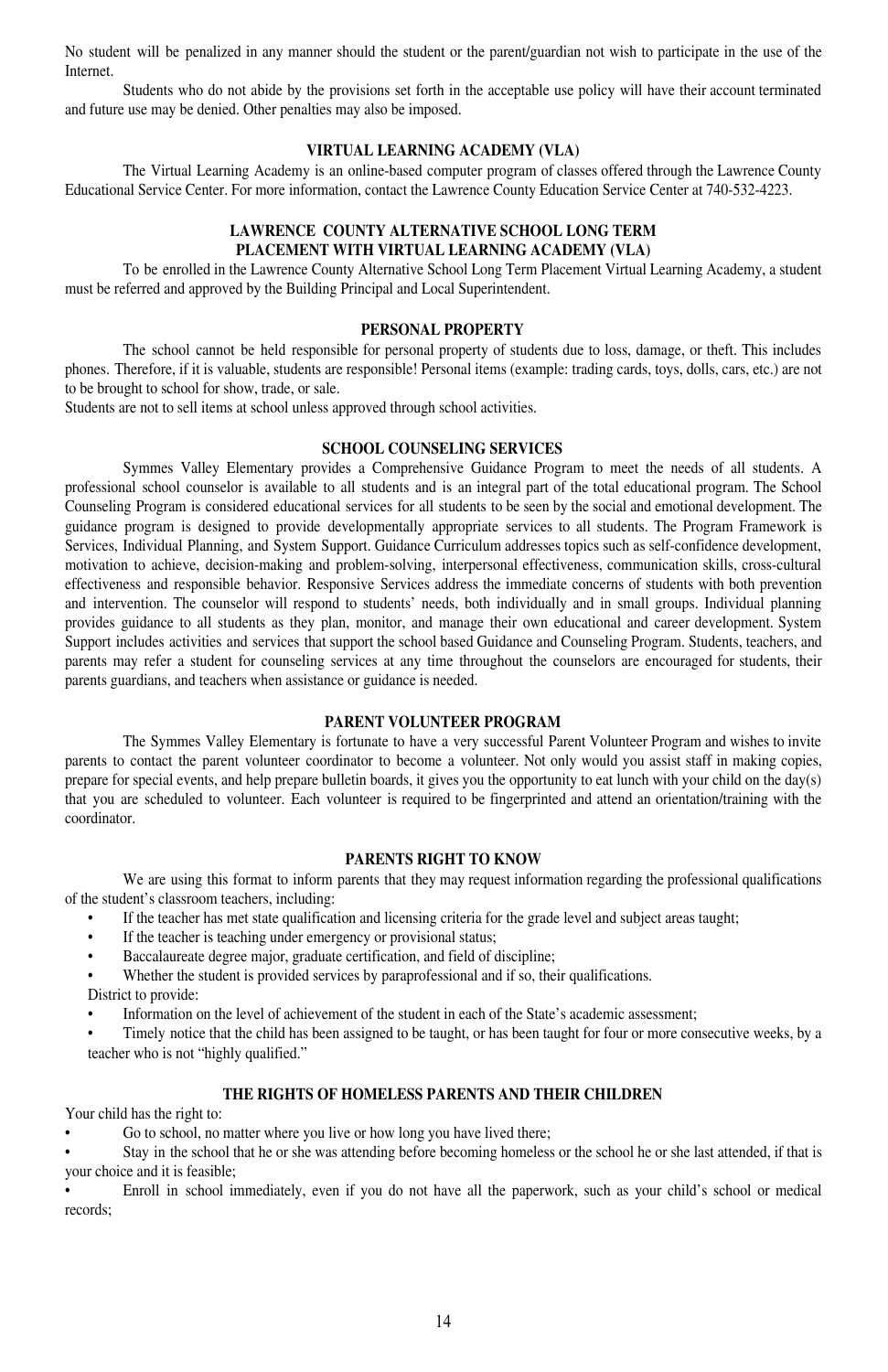• Access the same special programs and services that are provided to other children, including special education, migrant education and vocational education;

• Receive the same public education that is provided to other children, including pre-school.

# **Notes**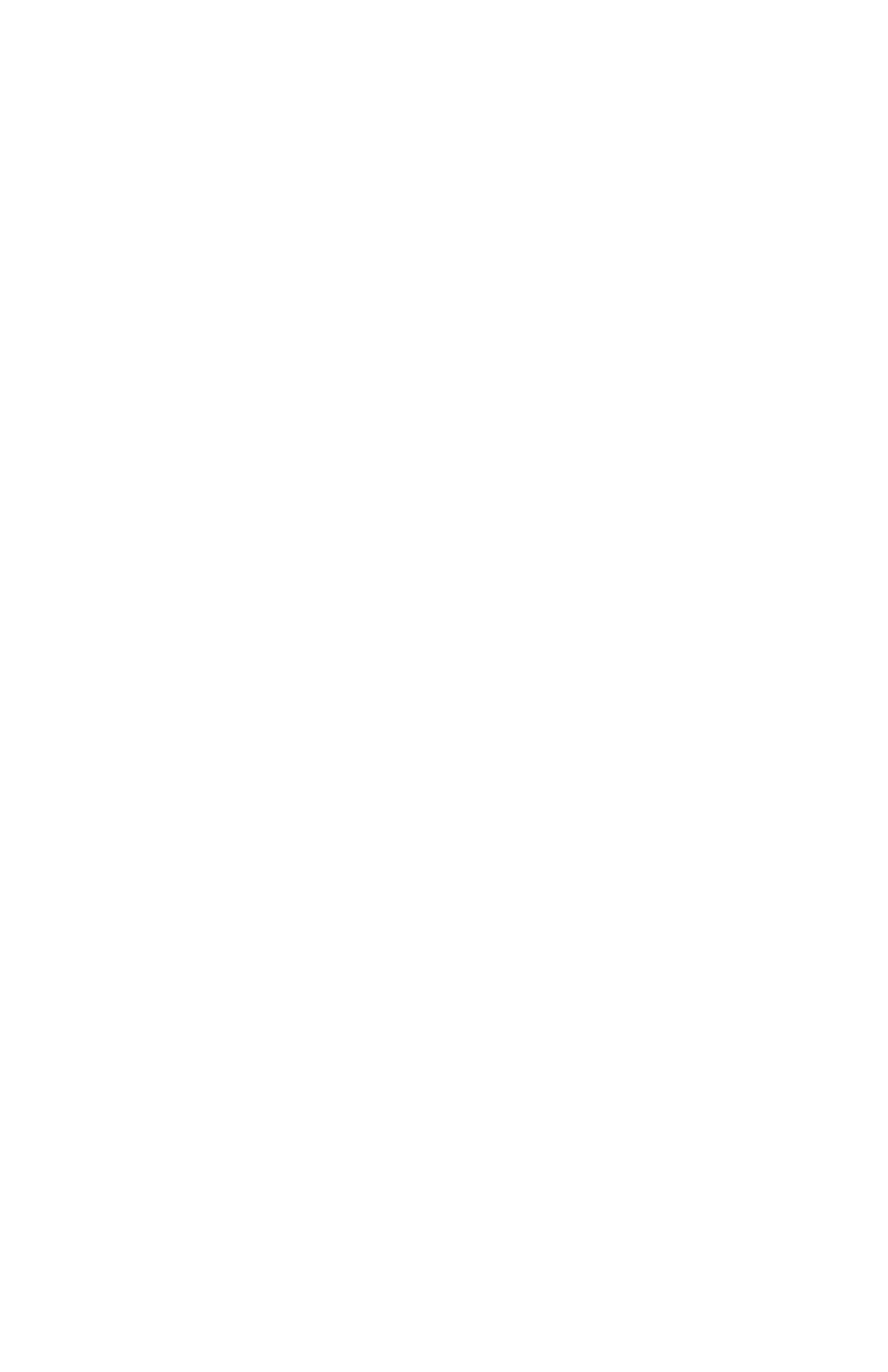#### CONFIRMATION OF READING THE STUDENT HANDBOOK

I, the undersigned, have read and understand fully the information presented in this document. I intend to comply with any and all stipulations set forth in this handbook, and should I have any questions concerning school rules or guidelines, I will ask a teacher or administrator.

Student Signature Grade Date

Parent Signature Date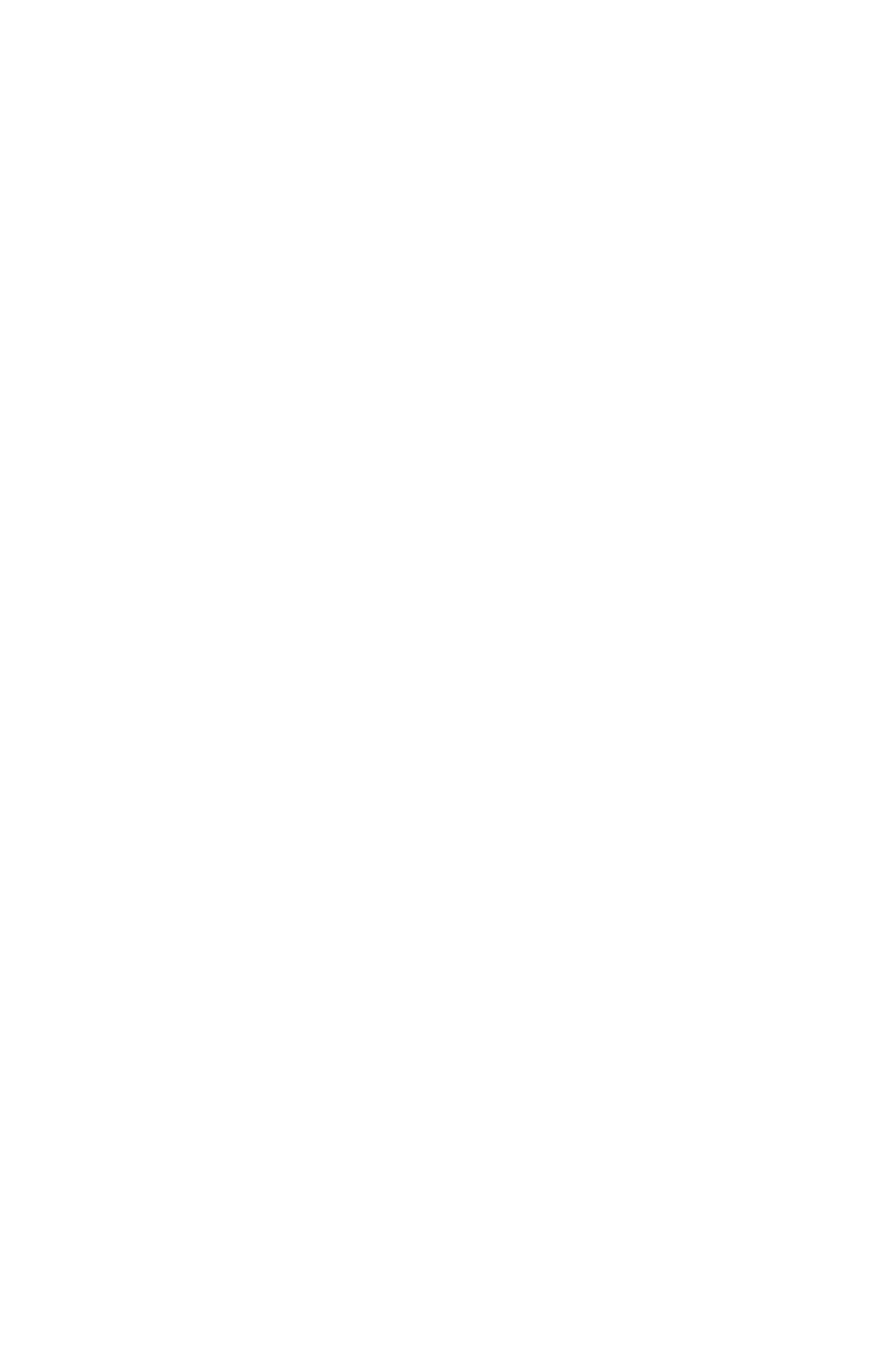|                         | Wednesday-Monday, Nov. 25-Nov. 30 Thanksgiving break (No School) |
|-------------------------|------------------------------------------------------------------|
|                         |                                                                  |
|                         | End of the first semester (82)                                   |
|                         |                                                                  |
|                         |                                                                  |
|                         |                                                                  |
|                         |                                                                  |
|                         |                                                                  |
|                         |                                                                  |
|                         |                                                                  |
|                         |                                                                  |
|                         |                                                                  |
|                         |                                                                  |
|                         | End of the 4th Nine weeks (49)<br>End of $2nd$ semester (96)     |
| 178 Days of Instruction | 2 Topohor Incorrigo Dave                                         |

- 2 Teacher Inservice Days 2 Parent-Teacher Conferences
- 182 Total Calendar Days
- \*AS MANDATED BY HB 638 THE CONTINGENCY PLAN FOR THE SYMMES VALLEY LOCAL SCHOOL DISRICT.